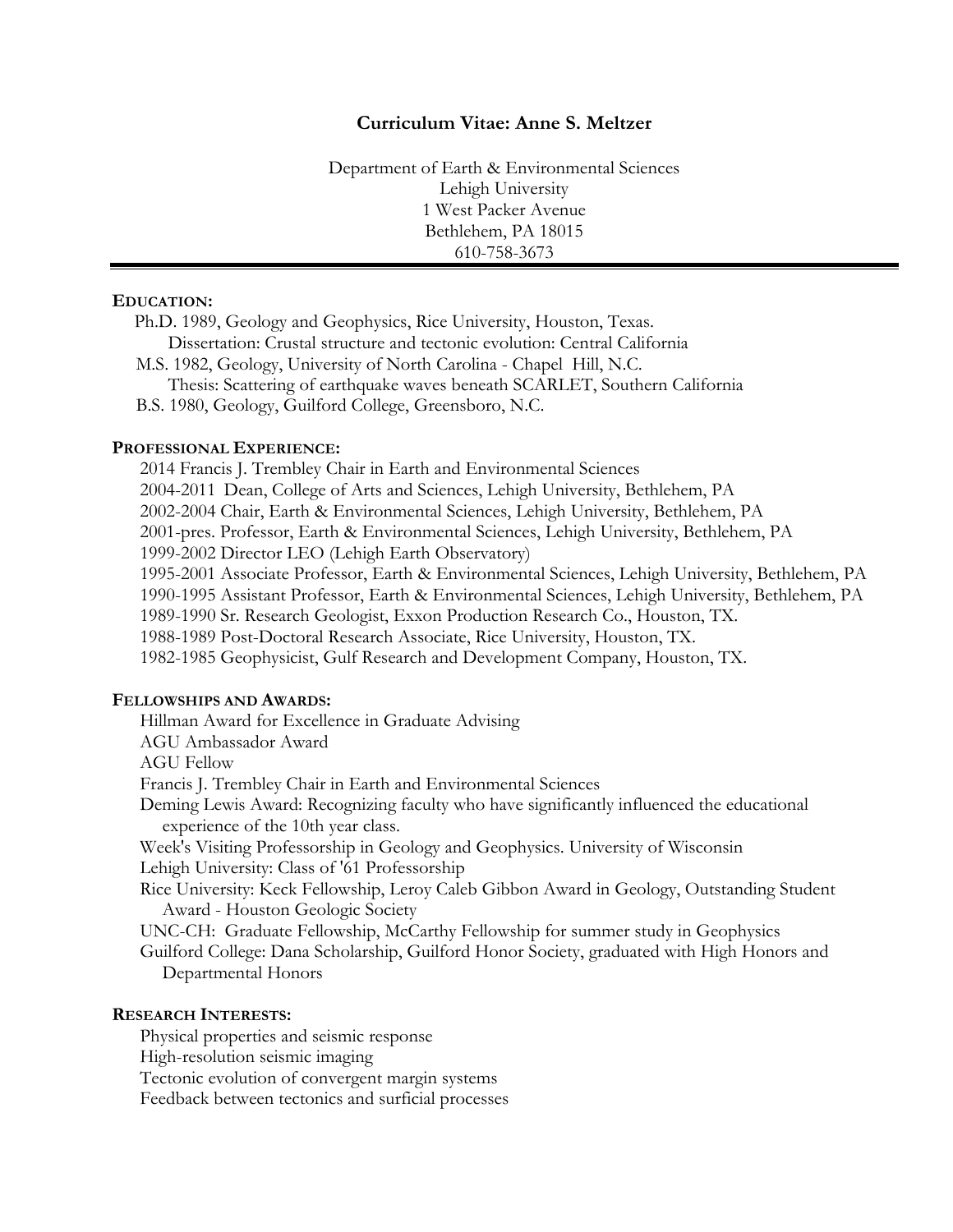Earthquake physics and rupture processes Evolution and deformationof the continents

#### **PROFESSIONAL SOCIETIES:**

American Geophysical Union Geological Society of America Seismological Society of America

# **SIGNIFICANT FIELD EXPERIENCE:**

- 1983 Wide-angle sonobuoy profiling offshore Southern CA: experiment design, data acquisition, and analysis.
- 1984 Wide-angle sonobuoy profiling offshore Central and Northern CA: experiment design, data acquisition, and analysis.
- 1986 Marine multichannel reflection profiling offshore Central CA: experiment design, data acquisition, and analysis.
- 1991 Wide-angle field experiment, Savannah River, South Carolina: SGR preparation deployment, and recovery.
- 1991 Multichannel high-resolution reflection profiling and VSP profiling, Newark Rift Basin.
- 1992 Multichannel high-resolution refraction and reflection profiling, Pocono Lakes PA.
- 1993 Multichannel high-resolution refraction and reflection profiling, Puerto Rico.
- 1993 Wide-angle field experiment, Mendocino Triple Junction, California: IRIS REFTEK preparation deployment, and recovery.
- 1994 Marine multichannel reflection profiling offshore Northern CA: experiment design, data acquisition, and analysis.
- 1995 Multichannel high-resolution seismic reflection and ground penetrating radar profiling, Puerto Rico.
- 1995-6 Nanga Parbat Pakistan. Deployment of 60 broadband and short period seismic stations to record local and regional earthquakes at the Nanga Parbat massif.
- 1996-7 GPR Profiling, shallow lake sediments, NE PA.
- 2002 High Resolution Reflection Profiling, InterAndean Valley Ecuador.
- 2002 Namche Barwa Tibet Pilot Project.
- 2003-04 Eastern Syntaxsis Seismic Experiment Deployment of 70 broadband and short period seismic stations to record local, regional, and teleseismic earthquakes in Eastern Tibet.
- 2004 High-resolution seismic and GPR profiling, InterAndean Valley Ecuador.
- 2010 IMAD International Maule Aftershock Deployment.
- 2011 Mineral VA Earthquake Aftershock Deployment.
- 2012-2014 Hangay Dome Seismic Experiment Deployment of 72 broadband seismic stations to record local, regional, and teleseismic earthquakes in Mongolia.
- 2014-2016 Hovsgol-Gobi Seismic Experiment Deployment of 45 broadband seismic stations to record local, regional, and teleseismic earthquakes in Mongolia.
- 2016-2017 Pedernales Earthquake Aftershock Deployment, Ecuador.
- 2018 Bulnay Fault Zone Array

# **DATA PRODUCTS**

Mendocino Triple Jundction Seismic Experiment Nanga Parbat Seismic Experiment Eastern Syntaxsis Seismic Experiment IMAD – International Maule Aftershock Dataset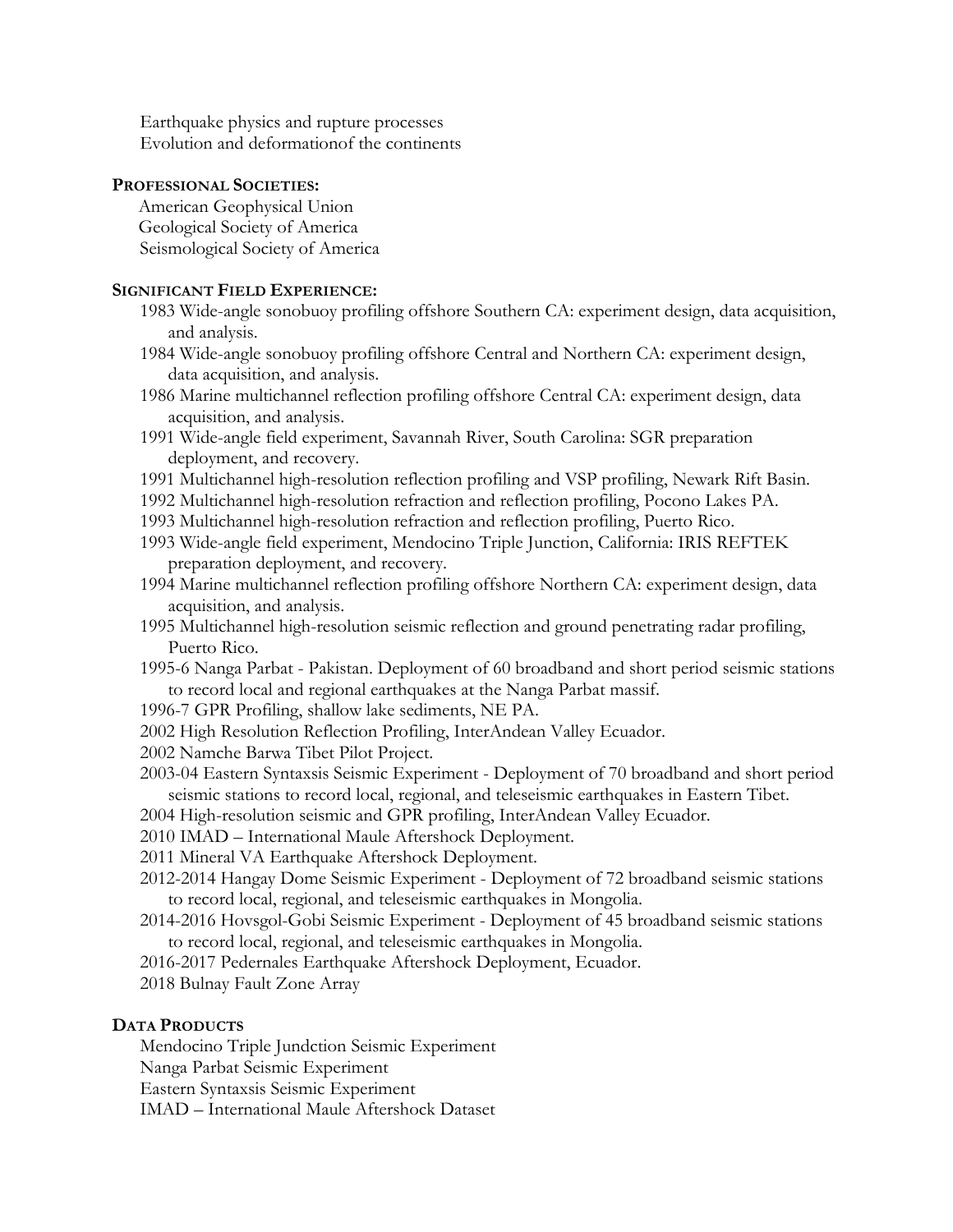Mineral VA Earthquake Aftershock Dataset

Meltzer, Anne, (2012-2016) Central Mongolia Seismic Experiment Other/Seismic Network doi:10.7914/SN/XL\_2012

Meltzer Anne and Susan Beck (2016), 2016 Pedernales Earthquake Aftershock Deployment Ecuador Other/Seismic Network, doi:10.7914/SN/8G\_2016.

## **PUBLICATIONS: Articles and Reports, n=56; Abstracts and Conference Proceedings, n=176**

## **Papers in Prep:**

- Stachnik, Josh, Anne Meltzer, Baasanbat Tsaagan, Ulziibat Munkhuu, Ray Russo, Isostatic support for high topography within a continental interior: Central Mongolia, for Geochemistry, Geophysics, and Geosystems.
- Structure of lithospheric and upper mantle discontinuities beneath Central Mongolia from Receiver Functions, Cui, Zhongxiong, Anne Meltzer, Josh Stachnik, Karen Fischer, Ulzibat Munkhuu, Baasanbat Tsagaan, Raymond Russo for Geochemistry, Geophysics, and Geosystems.
- Baigalimaa Ganbat, Anne Meltzer, Josh C Stachnik, Ulziibat Munkhuu, Estimation of coda wave attenuation in the Hangay Dome, central Mongolia, for Bulletn of the Seismological Society of America.

## **Papers in Revison:**

- Soto-Cordero, Lillian, Anne Meltzer, Mariah Hoskins, Joshua C. Stachnik, Hans Agurto-Detzel, Alexandra Alvarado, Susan Beck, Harley Benz, Philippe Charvis, Yvonne Font, Gavin Hayes, Stephen Hernandez, Sergio Leon-Rios, Colton Lynner, Jean-Mathieu Nocquet, Marc Regnier, Andreas Rietbrock, Frederique Rolandone, Mario Ruiz, Structural Control on Megathrust Rupture and Slip Behavior: Insights from the  $2016 M_w$  7.8 Pedernales Ecuador Earthquake, for Journal of Geophysical Research.
- Lynner, Colton, Clinton Koch, Susan L Beck, Anne Meltzer, Lillian Soto-Cordero, Mariah Hoskins, Joshua C. Stachnik, Mario Ruiz, Alexandra Alvarado, Philippe Charvis, Yvonne Font, Marc Regnier, Hans Agurto-Detzel, Andreas Rietbrock, Upper-plate structure in Ecuador coincident with the Carnegie Ridge and the southern extent of the large megathrust earthquake sequence.

#### **Papers Published in Professional Journals: n=40**

- Meltzer, Anne, Susan Beck, Mario Ruiz, Mariah Hoskins, Lillian Soto-Cordero, Joshua C. Stachnik, Colton Lynner, Rob Porritt, Daniel Portner, Alexandra Alvarado, Stephen Hernandez, Hugo Yepes, , Philippe Charvis, Yvonne Font, Marc Regnier, Hans Agurto-Detzel, Andreas Rietbrock, Sergio Leon-Rios, E. Diego Mercerat, 2019, The 2016 Mw 7.8 Pedernales Earthquake, Ecuador: RAPID Response Deployment, Seismological Research Letters, doi: 10.1785/0220180364.
- Agurto-Detzel, H., Y. Font, P. Charvis, M. Régnier, A. Rietbrock, D. Ambrois, M. Paulatto, A. Alvarado, S. Beck, M.J. Hernandez, S. Hernandez, M. Hoskins, S. León-Ríos, C. Lynner, A. Meltzer, D. Mercerat, F. Michaud, J.M. Nocquet, F. Rolandone, M. Ruiz, L. Soto-Cordero, Ridge Subduction and Afterslip Control Aftershock Distribution of the 2016 Mw 7.8 Ecuador Earthquake, 2019, Earth and Planetary Science Letters 520 (2019) 63–76. https://doi.org/10.1016/j.epsl.2019.05.029.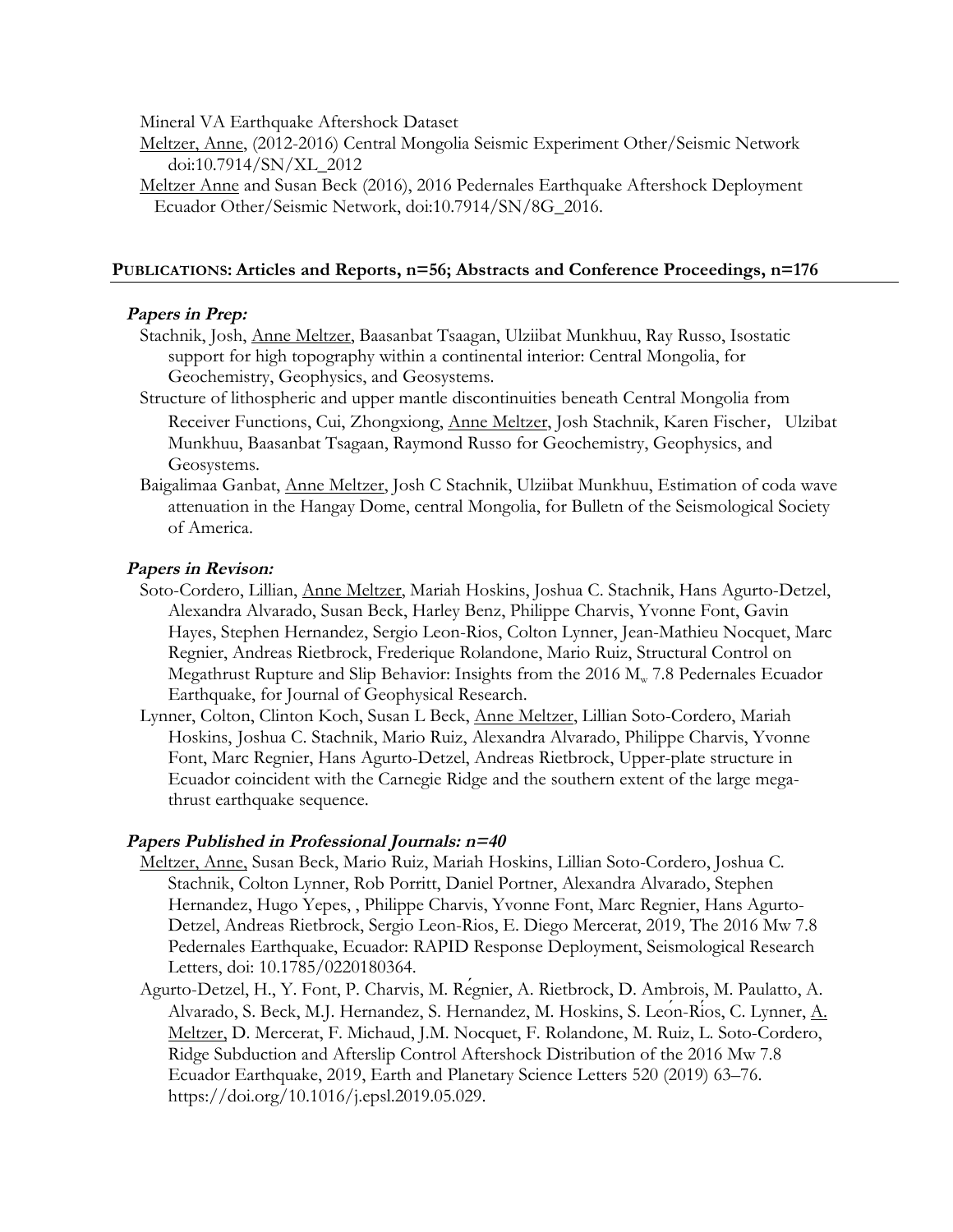- Leon-Rios, Sergio, Andreas Rietbrock, Hans Agurto-Detzel, Yevonne. Font, Philippe Charvis, Marc Regnier, Alexandra Alvarado, Susan Beck, Anne Meltzer, Mariah Hoskins, Lillian Soto-Cordero, 2019, 1D-velocity structure and seismotectonics of the Ecuadorian margin inferred from the 2016 Mw7.8 Pedernales aftershock sequence, Tectonophysics, 767, 228165, https://doi.org/10.1016/j.tecto.2019.228165.
- Meltzer, Anne, Stachnik, Josh, Demberel Sodnomsambuu, Ulziibat Munkhuu, Baasanbat Tsagaan, Mungunsren Dashdondog, and Raymond Russo, The Central Mongolia Seismic Experiment: Multiple Applications of Temporary Broadband Seismic Arrays, Seismological Research Letters, 2019, doi: 10.1785/0220180360.
- Kim, Won-Young, Mitchell Gold, Joseph Ramsay, Anne Meltzer, David Wunsch, Stefanie Baxter, Vedran Lekic, Phillip Goodling, Karen Pearson, Lara Wagner, Diana Roman, and Thomas L. Pratt, The Mw 4.2 Delaware Earthquake of 30 November 2017, Seismological Research Letters Volume 89, Number 6, doi: 10.1785/0220180124, 2018.
- Soto-Cordero, L., A. Meltzer, J. C. Stachnik, Crustal Structure, Intraplate Seismicity, and Seismic Hazard in the Mid-Atlantic United States, Seismological Research Letters, Volume 89, Number 1, doi: 10.1785/0220170084 published online December 2017, print 2018.
- Zeitler, P.K., Koons, P.O., Hallet, B., and Meltzer, A.S., 2015, Comment on "Tectonic control of Yarlung Tsangpo Gorge revealed by a buried canyon in Southern Tibet." Science, V 349, no. 6250, p 799, doi:10.1126/science.aaa9380.
- Berti, Claudio, Frank Pazzaglia, Anne Meltzer, Richard Harrison, Evidence for persistent cumulative deformation of the Virginia piedmont in the vicinity of the 23 August, 2011 Mineral Earthquake, in GSA Special Paper 509, The 2011 Mineral, Virginia, Earthquake, and Its Significance for Seismic Hazards in Eastern North America (edited by J. Wright Horton Jr., Martin C. Chapman, and Russell A. Green), first published online December 2014, doi: 10.1130/2015.2509(21), print 2015.
- Zeitler, Peter, Anne Meltzer, Lucy Brown, William Kidd, Chul Lim, and Eva Enkelmann, Tectonics and topographic evolution of Namche Barwa and the easternmost Lhasa Block, Tibet, *in* Nie, J., Hoke, G.D., and Horton, B., eds., Towards an improved understanding of uplift mechanisms and the elevation history of the Tibetan Plateau, GSA Special Papers, 507, 23-58, doi: 10.1130/2014.2507(02), 2014, invited.
- Beck, Susan, Andreas Rietbrock, Frederik Tilmann, Sergio Barrientos, Anne Meltzer, Onno Oncken, Klause Bataille, Steven Roecker, Jean-Pierre Vilotte, and Raymond M. Russo, Advancing Subduction Zone Science After a Big Quake, Eos, Transactions American Geophysical Union Volume 95, Issue 23, pages 193–194, doi: 10.1002/2014EO230001, 2014.
- McNamara, D.E., H. M. Benz, R. B. Herrmann, E.A. Bergman, Paul Earle, A. Meltzer, M. Withers, and M. Chapman, The Mw 5.8 Mineral, Virginia earthquake of August 2011 and aftershock sequence: Constraints on earthquake source parameters and fault geometry, Bull. Seism. Soc. Am., first published online Dec 2013, doi:10.1785/0120130058, BSSA v104, 40- 54, 2014.
- Hayes, Gavin, Eric Bergman, Kendra Johnson, Harley Benz, Lucy Brown, Anne Meltzer, Seismotectonic framework of the February 27, 2010 Mw 8.8 Maule, Chile earthquake sequence, Geophys. J. Int., doi: 10.1093/gji/ggt238, 2013.
- Wolin, Emily, Seth Stein, Frank Pazzaglia, Anne Meltzer, Alan Kafka, 2012, Mineral, Virginia, earthquake illustrates seismicity of a passive-aggressive margin, Geophysical Research Letters, 39, L02305, doi:10.1029/2011GL050310, 2012.
- Li, Chang, Robert D. van der Hilst, Anne S. Meltzer, E. Robert Engdahl, 2008, Subduction of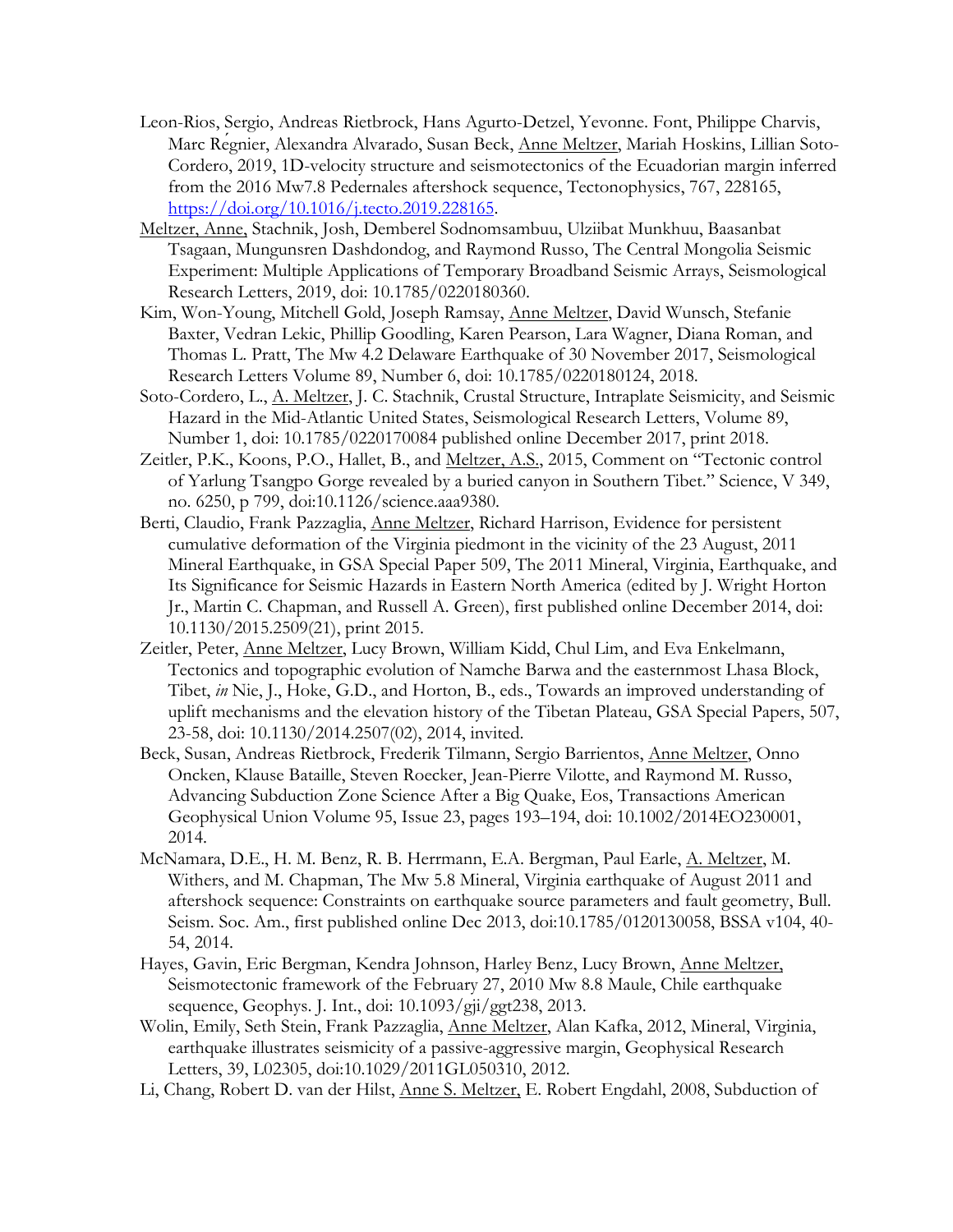the Indian lithosphere beneath the Tibetan Plateau and Burma, Earth and Planetary Science Letters, 274, 157-168.

- S. Sol, A. Meltzer, R. Bürgmann, R. D. Van der Hilst, R. King, Z. Chen, P. Koons, E. Lev, Y. P. Liu, B., P. K. Zeitler, X. Zhang, J. Zhang, B. Zurek 2007, Geodynamics of the southeastern Tibetan plateau from seismic anisotropy and geodesy, Geology, 35, 563-566.
- Meltzer, A.S., 2003. EarthScope: Opportunities and challenges for earth-science research and education, The Leading Edge, 22, 268-271.
- Gulick, S. P. S., A. S. Meltzer, S.H. Clarke, 2002. Effect of the northward-migrating Mendocino Triple Junction on the Eel River forearc basin, California: Structural Evolution,, GSA Bulletin, 114, 1505-1519.
- Gulick, S. P. S., A. S. Meltzer, S.H. Clarke, 2002. Effect of the northward-migrating Mendocino Triple Junction on the Eel River forearc basin, California: Part 1. Stratigraphic Development, GSA Bulletin. 114,178-191.
- Koons, P.O., Chamberlain, C.P., Zeitler, P.K., Craw, D., Meltzer, A.S., Park, S., 2002, Crustal Reworking at Nanga Parbat: Mechanical Links Between River Erosion and Metamorphism, American Journal of Science, 302, 749-773.
- Chamberlain, C.P., Koons, P.O., Meltzer, A.S., Park, S.K., Draw, D., Zeitler, P., Poage, M.A., 2002, Overview of hydrothermal activity associated with active orogenesis and metamorphism: Nanga Parbat, Pakistan Himalaya, American Journal of Science, 302, 726- 748.
- Meltzer, A.S., Sarker, G.L., Seeber, L., Armbruster, B., Beaudoin, B., 2001, Seismic characterization of an Active Metamorphic Massif, Nanga Parbat, Pakistan, Himalaya, Geology, 29, 651-654.
- Meltzer, A.S., Christensen, N.I., Long, C., 2001, Crustal Anisotropy: Implications for crustal velocity structure and shear-wave splitting, , GRL, 28, 2129-2132.
- Gulick, S. P. S., A. S. Meltzer, T. Henstock, A. Levander, 2001, Internal deformation of the southern Gorda plate: Fragmentation of a weak plate near the Mendocino triple junction, Geology, 29, 691-694.
- Zeitler, P. K., P. O. Koons, M. Bishop, C. P. Chamberlain, D. Craw, M. Edwards, S. Hamidullah, M. Q. Jan, M. A. Khan, M. U. K. Khattak, W. Kidd, R. Mackie, A. Meltzer, S. Park, A. Pecher, M. Poage, G. Sarker, D. Schneider, L. Seeber, J. Shroder, 2001, "Crustal Reworking at Nanga Parbat, Pakistan: Evidence for erosional focusing of crustal strain.", Tectonics, 20, 712-728.
- Zeitler, P. K., A. S. Meltzer, P. Koons, D. Craw, B. Hallet, C. P.Chamberlain, W. Kidd, S. Park, L. Seeber, M. Bishop, J. Shroder, 2001, Erosion, Himalayan Geodynamics, and the Geology of Metamorphism.,GSA Today, 11, 4-8.
- Meltzer, Anne Roberta Rudnick , Peter Zeitler, Alan Levander, Gene Humphreys, Karl Karlstrom, Göran Ekström, Rick Carlson, Tim Dixon, Michael Gurnis, Peter Shearer, Rob van der Hilst, 1999, The USArray Initiative, GSA Today, 9, 8-10.
- Levander, A., Humphries, E.D., Ekstrom, E., Meltzer, A.S., Shearer, P.M., 1999, Proposed project would give unprecedented look under North America, EOS, 80, 245, 250-251.
- Miller, K.C., and A.S. Meltzer, 1999, Structure and Tectonics of the Central Offshore Santa Maria and Santa Lucia Basins, California: Results from the PG&E/EDGE Seismic Reflection Survey, US Geological Survey**:** Z1-Z12.
- Gulick, P.S., Meltzer, Anne S., Clarke, S.H., 1998, Seismic Structure of the Southern Cascadia Subduction Zone and Accretionary Prism North of the Mendocino Triple Junction, Journal of Geophysical Research, 103, 27207-27222.
- Godfry, N.J., Meltzer, A.S., Klemperer, S.L., Trehu, A., Leitner, B., Clarke, S.H., Ondrus, A.,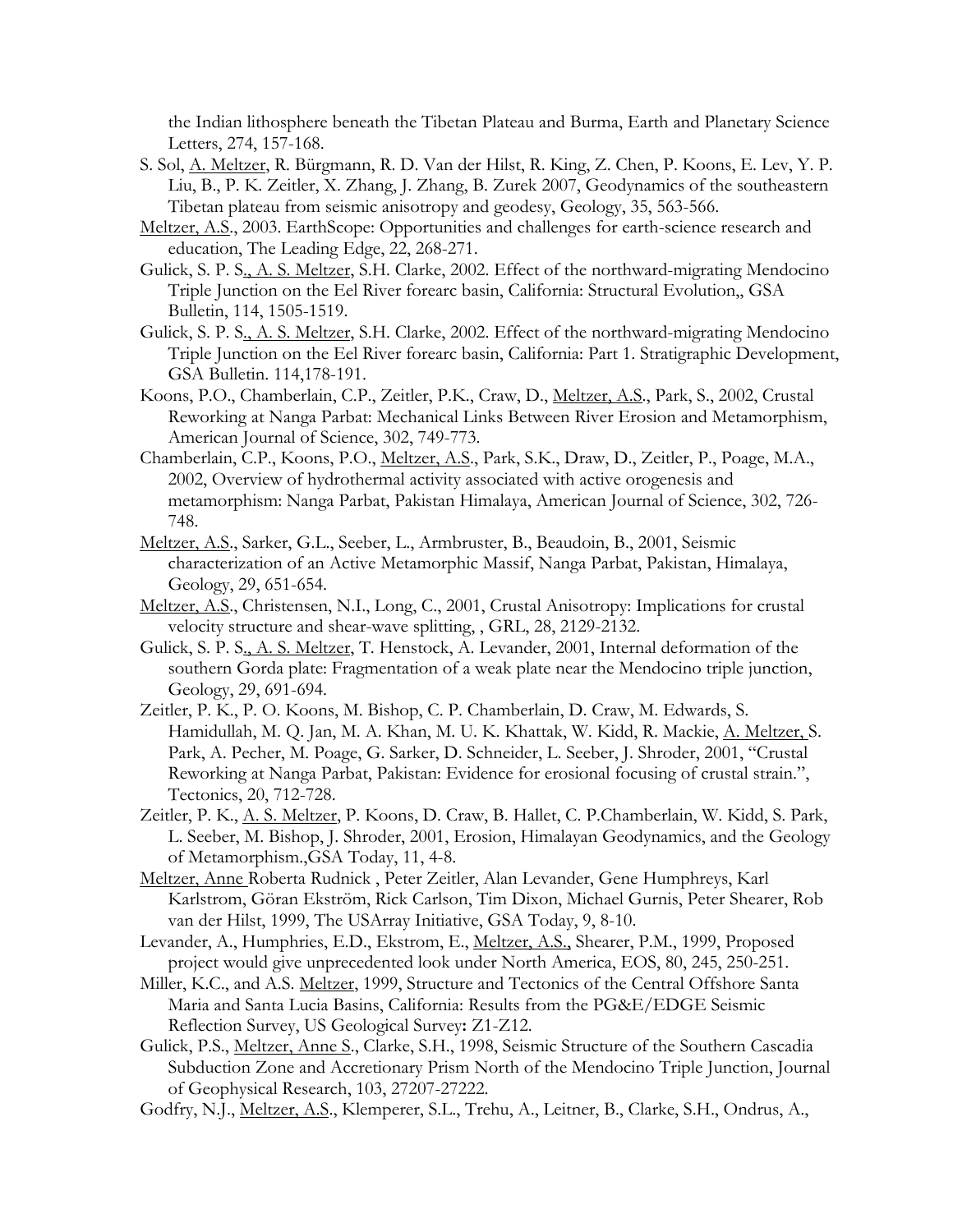1998, Evolution of the Gorda Escarpment, San Andreas fault and Mendocino triple junction from multichannel seismic data collected across the northern Vizcaino block, offshore northern California, Journal of Geophysical Research, 103, 23813-23825.

- Levander, A., Henstock, T., <u>Meltzer, A</u>., Beaudoin, B., Trehu, A., Klemperer, S., Lendl, C., 1998, Fluids in the lower crust following Mendocino triple junction migration: Active basaltic intrusion?, Geology, 26, 171-174.
- Godfry, N.J., Beaudoin, B.C., Klemperer, S.L., Levander, A.R., Luetgert, J.H., Meltzer, A.S., Mooney, W.D., Trehu, A.M., 1997, Ophiolitic basement to the Great Valley forearc basin, California, from seismic and gravity data; implications for crustal growth at the North American continental margin, GSA Bulletin, 109, 1536-1562.
- Beaudoin, B.C., Godfry, N., Klemperer, S., Lendl, C., Trehu, A., Henstock, T., Levander, A., Holl. J., Meltzer, A., Luetgert, J.H., Mooney, W.D., 1996, The transition from slab to slabless: results from the 1993 Mendocino Triple Junction Seismic Experiment., Geology, 24, 195-199.
- Godfry, N., Beaudoin, B., Lendl, C., Meltzer, A., Luetgert, J., 1995, Data Report for the 1993 Mendocino Triple Junction Seismic Experiment, USGS Open-File Rept., 95-275, p.83.
- Henrys, S.A., Levander, A.R., and  $\underline{\Lambda}$ .S. Meltzer, 1993, Crustal structure of the offshore southern Santa Maria Basin and Transverse Ranges, Southern California, from deep seismic reflection data, Journal of Geophysical Research, 98, 8335-8348.
- Meltzer, A.S., and A. R. Levander, 1991, Deep Crustal Reflection Profiling Offshore Southern Central California, Journal of Geophysical Research, v. 96, p. 6475-6491.
- McIntosh, K.D., Reed, D.L., Silver, E.A., and Meltzer, A.S., 1991, Deep structure and basin inversion along the central California continental margin from the EDGE seismic profile RU-3, Journal of Geophysical Research, v. 96, p. 6492-6491.
- Meltzer, A.S., A.R. Levander and W. D. Mooney, 1987, Upper Crustal Structure, Livermore Valley, California , Bulletin of the Seismological Society of America, v. 77, #5, p 1655-1673.
- R.M. Kieckhefer, Russell, B.J., and A.S. Meltzer, 1987, The development of seismic-refraction techniques in the southern California borderland, in: Marine Geophysics: a Navy Symposium, Shor, E.N. and Ebrahimi, C.L. (eds.), Marine Physical Laboratory Rept. MPL-U-42/87, p. 43- 51.
- Powell, C. A. and <u>A. S. Meltzer</u>, 1984, Scattering of P- waves beneath SCARLET in Southern California, Geophysical Research Letters, vol. 11 No. 5, p. 481-484.

## **Professional Papers/Publications: n=4**

- EarthScope Workshop Organizing Committee (Carlson, R., Ellsworth, W., Freymueller, J., Henyey, T., Herring, T., Meltzer, A., Parrish, J., Simons, M., van der Hilst, R., McRaney, J.), EarthScope, Scientific Targets for the World's Largest Observatory Pointed at the Solid Earth, Workshop Report, submitted to NSF EAR Geoscience Division. 56 p. (Meltzer text contributor, report editor along with Rick Carlson).
- The EarthScope Working Group (Henyey, T., Herring, T., Hickman S., Jordan, T., McRaney, J., Meltzer, A., Minster, J., Nielson, D., Rosen, P., Silver, P., Simons, M., Simpson, D., Smith, R., Thatcher, W., Zoback, M.) 2000, EarthScope: A New View into the Earth, the EarthScope Project Plan, 2000, EarthScope Project Plan submitted to NSF EAR Geoscience Division. 36 p. (Meltzer Co-Wrote Project Plan w. EarthScope Working Group Chair, Tom Henyey).
- Romig, P. R., M. Baltuck, D. Butler, S. Danbom, W. Ghiorse, J. Herman, R. Knight, A. Meltzer, J. Mercer, J. Mitchell, F. D. Morgan, G. Olhoeft, K. Pruess, B. Spies, D. Steeples, B. Sternberg, K. Watson. (2000). Seeing into the Earth: Noninvasive Characterization of the Shallow Subsurface for Environmental and Engineering Applications. Washington D.C., National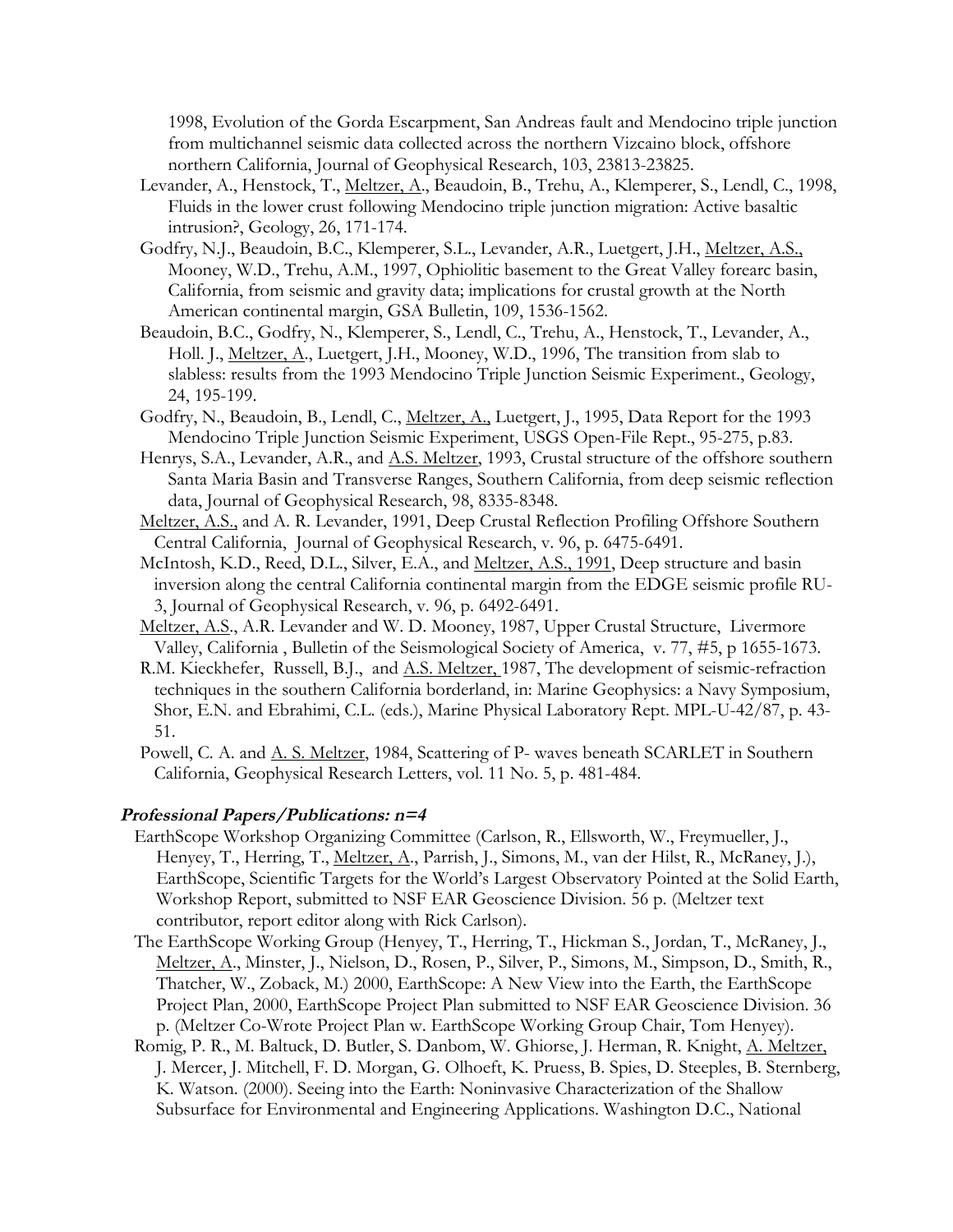Research Council**:** 129.

Meltzer, Anne, Roberta Rudnick , Peter Zeitler, Alan Levander, Gene Humphreys, Karl Karlstrom, Göran Ekström, Rick Carlson, Tim Dixon, Michael Gurnis, Peter Shearer, Rob van der Hilst, 1999, USArray: A synoptic investigation of the structure, dynamics, and evolution of the North American continent, White paper submitted to NSF EAR Geoscience Division. 65 p.

## **Articles: n=6**

- Frank Pazzagliaa, Anne Meltzer, Claudio Berti, Noel Barstow, Dan McNamarac Alena Leedsc Mark Meremonte, Jim Luetgert, John Hole, Martin Chapman, Larry Brown, Won-Young Kim, Stephen Horton, Bob Herrmann, and Seth Stein, 2012, Mineral, VA Earthquake Demonstrates the Passive Aggressive Margin of Eastern North America, inSights the EarthScope newsletter, spring 2012.
- Russo, R. M., Susan L. Beck, Anne S. Meltzer, Steve W. Roecker, Angela M. Reusch, Aaron Velasco, Carl Ebeling, and Paul M. Bremner, 2011, EarthScope Participates in Open Data Seismic Deployment Following 2010 Chile Earthquake, inSights the EarthScope newsletter, winter 2011, p 1-3.
- Beck, Susan, Anne Meltzer, Ray Russo, Steve Roecker, Harley Benz, 2011, International Maule Deployment, IRIS Annual Report, 24-25.
- Meltzer, A., Beaudoin, B., Zeitler, P., Schoemann, M., Seeber, L., Armbruster, 1997, A., A Short Walk up a Naked Mountain, IRIS Newsletter, Vol. XVI, #1, p.1-5.
- Meltzer, A., and Fowler, J., 1997, Use of PASSCAL Instruments and Data Delivery Policy, IRIS Newsletter, Vol. XVI, #2, p.10.
- Meltzer, A., Databases in the Field: A Broader Perspective, 1997, IRIS Newsletter, Vol. XVI, #2, p.11-14.

# **Unpublished Technical Memorandumn (Gulf Research and Development Company, Exxon Production Research):n=6**

- Meltzer, A. S., 1989, Fault Study Natuna Island Platform, Indonesia.
- Fagin, S.W., and A.S. Meltzer, 1989, Structural Analysis of Block IV, Cormorant Field, North Sea.
- Meltzer, A.S., R.M. Kieckhefer, and C.P. Yanchak, 1985, Refraction surveys offshore Northern and Central California: data acquisition, analysis, and interpretation.
- Russell, B.J., A.S. Meltzer, R.M. Kieckhefer, A.R. Levander, and J.I. Ewing, 1984, Refraction surveys in the Santa Cruz Basin and Patton Ridge: California Borderlands.
- Schweller, W.J., Meltzer, A.S., and Collins, B.C., 1984, Seismic stratigraphy of the Santa Cruz Basin, California Borderland.
- Russell, B.J., and A.S. Meltzer, 1984, Paleogeographic reconstructions of the California Continental Margin: Part I.
- Sanislo, R.B., J.S. Kotcher, and <u>A.S. Meltzer</u>, 1983, Seismic Inversion Interpretation in St. George Basin, Bering Sea.

## **Abstracts Published and Conference presentations 2018-2011: n=65; 1985-2010: n=111**

Welkey, Jessica, Anne Meltzer, Josh C Stachnik, Ulzibat Munkhuu, Baasanbat Tsagaan and Raymond M Russo, Intracontinental Deformation and Crustal Structure: Hangay Dome, Central Mongolia, T31D-0331, 2018 Fall Meeting, AGU, Washington D.C. 10-14 Dec. doi: 10.1002/essoar.10500539.1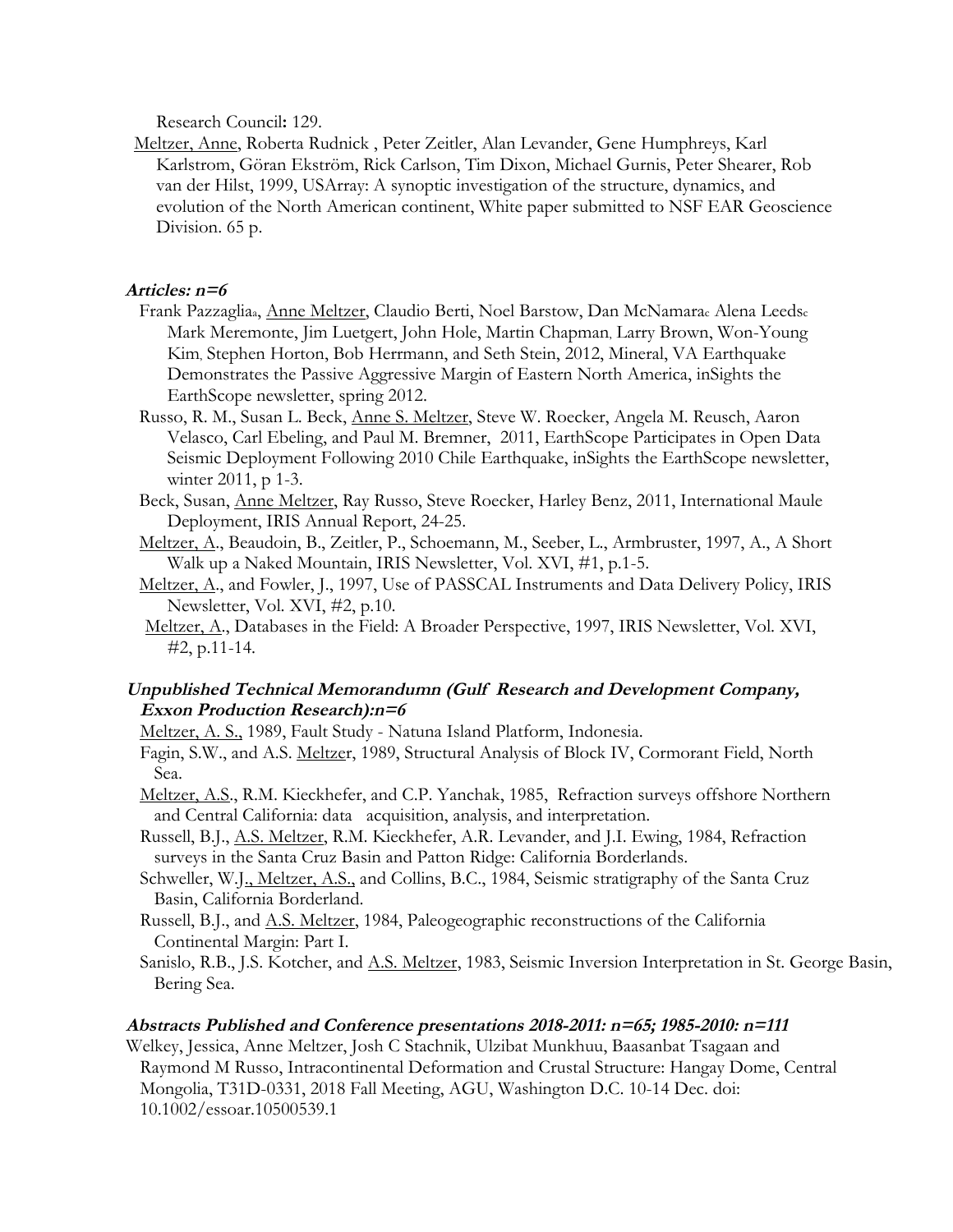- Agurto-Detzel, Hans, Yvonne Font, Philippe Charvis, Alexandra Patricia Alvarado, David Ambrois, Susan L Beck, Mariah Hoskins, Sergio Leon Rios, Colton Lynner, Anne Meltzer, Jean-Mathieu Nocquet, Marc M Regnier, Andreas Rietbrock, Frederique Rolandone, Mario Calixto Ruiz and Lillian Soto-Cordero, Aftershocks of the 2016 Mw 7.8 Ecuador Earthquake Reveal Earthquake Cycle is Controlled by Long-Lived Structures, T52B-04, 2018 Fall Meeting, AGU, Washington D.C. 10-14 Dec.
- Mariah Hoskins, Anne Meltzer, Lillian Soto-Cordero, Josh Stachnik, Susan L Beck, Colton Lynner, Mario Calixto Ruiz, Alexandra Patricia Alvarado, Stephen Hernandez, Philippe Charvis, Yvonne Font, Jean-Mathieu Nocquet, Frederique Rolandone, Marc M Regnier, Hans Agurto-Detzel, Sergio Leon Rios, and Andreas Rietbrock, Variable Slip Modes in Postseismic, Deformation North of the April 16, 2016 Mw 7.8 Pedernales, Ecuador Megathrust Earthquake, T43E-0444 2018 Fall Meeting, AGU, Washington D.C. 10-14 Dec.
- Koch, Clinton D, Colton Lynner, Jonathan R Delph, Susan L Beck, Anne Meltzer, Mariah Hoskins, Lillian Soto-Cordero, Mario Calixto Ruiz, Alexandra Patricia Alvarado, Yvonne Font, Marc M Regnier, Laurence Audin, Philippe Charvis, and Andreas Rietbrock, Crustal Structure of the Ecuadorian Forearc, from the Joint Inversion of Receiver Functions and Ambient Noise Dispersion Data, T43E-0459, 2018 Fall Meeting, AGU, Washington D.C. 10-14 Dec.
- Lynner, Colton, Susan L Beck, Clinton D Koch, Anne Meltzer, Lillian Soto-Cordero, Mario Calixto Ruiz, Alexandra Patricia Alvarado, Philippe Charvis, Yvonne Font, Marc M Regnier, Hans Agurto-Detzel and Andreas Rietbrock, Ambient noise tomography across Ecuador: Upper-plate structure coincident with the Carnegie Ridge and the southernmost extent of megathrust earthquakes, T21F-0278, 2018 Fall Meeting, AGU, Washington D.C. 10-14 Dec.
- Caves Rugenstein, Jeremy K.; Methner, Katharina; Lüdecke, Tina; Mulch, Andreas; Wacker, Ulrike; Fiebig, Jens; Meltzer, Anne; Wegmann, Karl; Bayshashov, Bolat; Page Chamberlain, C., Tracking interactions of the jet-stream and topography: uplift of the Tian Shan and Altai, EGU Geophysical Research Abstracts, Vol. 20, EGU2018-5476, EGU General Assembly 4-13 April, 2018, Vienna, Austria.
- Hoskins M. C., Meltzer A., Soto-Cordero L., Stachnik J. C. *,* Sirait A. M. M., Beck, Lynner C., Ruiz M. C., Alvarado A., Hernandez S., Charvis P., Font Y., Nocquet J. M., Regnier M., Argurto-Detzel H., León-Ríos S., Rietbrock A., Rolandone F., Postseismic Deformation: The Esmeraldas, Ecuador, Seismic Sequence following the 2016 Pedernales Megathrust Earthquake, 2018 SSA Annual Meeting, Miami, Florida, 15-17 May.
- Soto-Cordero L., Meltzer A., Stachnik J. C., Agurto-Detzel H., Alvarado A., Beck S., Benz H. M., Bergman E., Charvis P., Font Y., Hayes G. P., Hernandez S., Hoskins M. C., Lynner C., Nealy J., Regnier M., Rietbrock A., Yeck W. L., Ruiz M., Leon Rios S., The Mw 7.8 2016 Pedernales, Ecuador Earthquake Aftershock Sequence: a Detailed Spatio-Temporal Analysis of the Rupture Processes, Stress Patterns and Slip Behavior, 2018 SSA Annual Meeting, Miami, Florida, 15-17 May.
- Font Y., Agurto-Detzel H., Alvarado A., Regnier M., Rolandone F., Charvis P., Mothes P. A., Nocquet J. M., Jarrin P., Ambrois D., Maron C., Cheze J., Ruiz M. C., Singaucho J. C., De Barros L., Ramos C., Rietbrock A., Deschamps A., Courboulex F., Ponce G., Beck S., Meltzer A., Constraints from 3D Earthquake Location for Aftershocks of the Mw=7.8 2016 Pedernales Earthquake (Ecuador Subduction Zone), 2018 SSA Annual Meeting, Miami, Florida, 15-17 May.
- Leon-Rios S., Rietbrock A., Edwards B., Holt J., Agurto-Detzel H., Charvis P., Font Y., Nocquet J. M., Regnier M., Beck S., Meltzer A., Alvarado A., Cordero-Soto L., Ruiz M., Perrault M., Minimum 1D Velocity Model For The Central Ecuadorian Subduction Zone Inferred From The Aftershock Sequence Of The 2016 Mw 7.8 Pedernales Earthquake, 2018 SSA Annual Meeting, Miami, Florida, 15-17 May.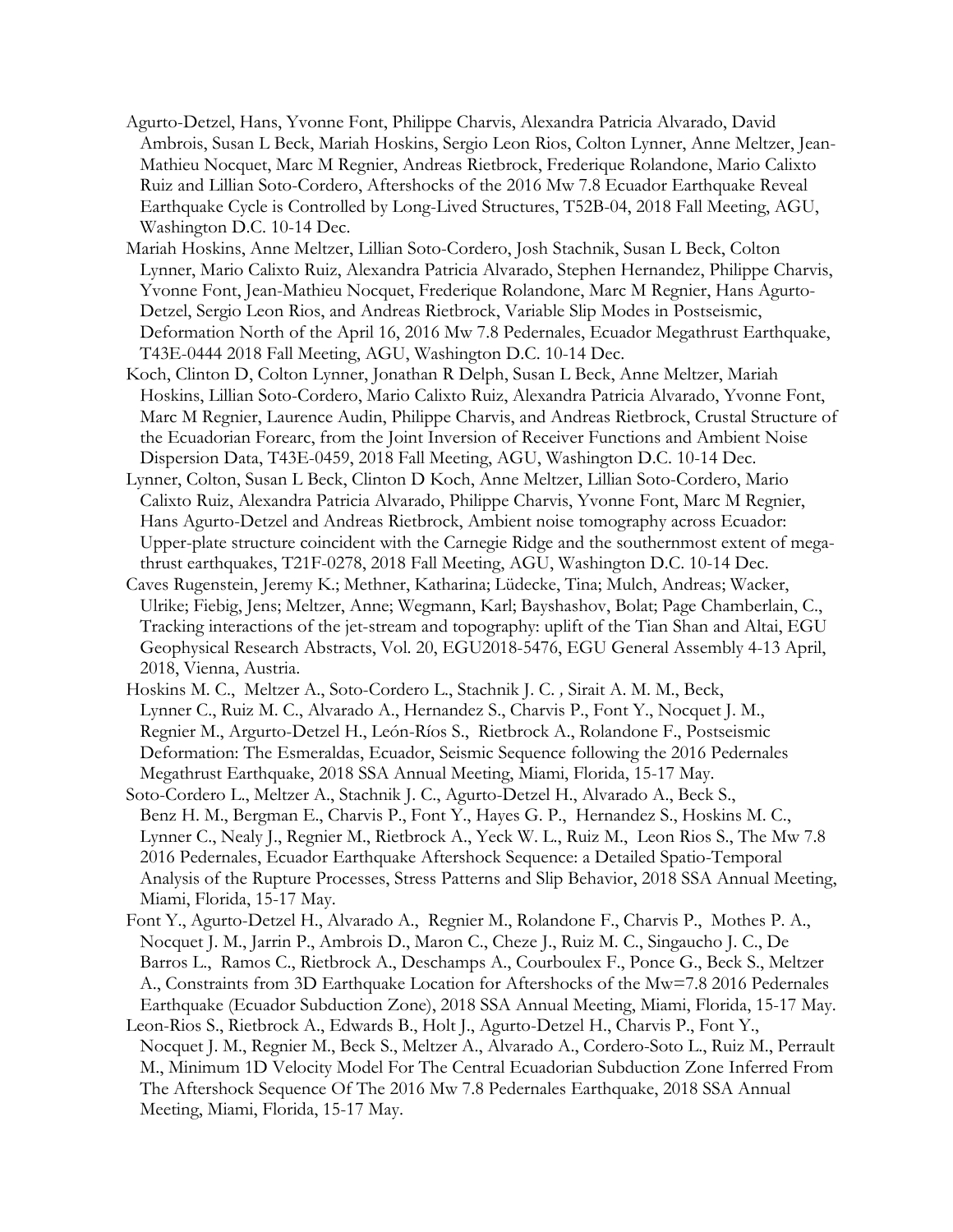- Lillian Soto-Cordero, Jennifer Leigh Nealy, Anne Meltzer, Hans Agurto-Detzel, Alexandra Patricia Alvarado, Susan L Beck, Harley Benz, Eric A Bergman, Philippe Charvis, Yvonne Font, Gavin P Hayes, Stephen Hernandez, Mariah Hoskins, Sergio Leon Rios, Colton Lynner, Marc M Regnier, Andreas Rietbrock, Josh C Stachnik, William L Yeck, New insights on co- and post-seismic deformation and slip behavior associated with the Mw7.8 2016 Pedernales, Ecuador earthquake and its aftershock sequence, S53C-0715, 2017 Fall Meeting, AGU, New Orleans, LA 11-15 Dec.
- Cui, Zhongxiong, Anne Meltzer, Anne, Karen Fischer, Josh Stachnik, Ulziibat Munkhuu, Baasanbat Tsagaan, Ray Russo, Structure of Lithospheric and Upper Mantle Discontinuities beneath Central Mongolia from Receiver Functions, DI23A-0413, 2017 Fall Meeting, AGU, New Orleans, LA 11-15 Dec.
- Scott, Adrienne, Anne Meltzer, Josh Stachnik, Ray Russo, Ulziibat Munkhuu, Baasanbat Tsagaan, Crustal Structure of Khövsgöl, Mongolia, T23E-0660, 2017 Fall Meeting, AGU, New Orleans, LA 11-15 Dec.
- Woodward, Robert, Andrew Frassetto, Anne Meltzer, An Overview of Seismic Observations Along the Pacific Margin of South America: Opportunities for the SZ4D Initiative, S51G-07, 2017 Fall Meeting, AGU, New Orleans, LA 11-15 Dec.
- Colton Lynner, Susan L Beck, Robert Porritt, Anne Meltzer, Alexandra Patricia Alvarado, Ponce Gabriela, Mario Calixto Ruiz, Mariah Hoskins, Josh Stachnik, Andreas Rietbrock, Sergio Leon-Rios, Marc M Regnier, Hans Agurto-Detzel, Yvonne Font, and Philippe Charvis, Ambient noise tomography of Ecuador: Fore- and back-arc velocity structure and radial anisotropy, T32B-05, 2017 Fall Meeting, AGU, New Orleans, LA 11-15 Dec.
- Hans Agurto-Detzel, Yvonne Font, Philippe Charvis, David Ambrois, Jerome Cheze, Francoise Courboulex, Louis De Barros, Anne Deschamps, Audrey Galve, Maxime Godano, Mireille Laigle, Xavier Martin, Tony Monfret, Davide Oregioni, Fabrice Peix, Marc M Regnier, Ben Yates, Diego Mercerat, Sergio Leon Rios, Andreas Rietbrock, Wilson Acero, Alexandra Patricia Alvarado, Ponce Gabriela, Christophe Maron, Cristina Ramos, Mario Calixto Ruiz, Juan Carlos Singaucho, Freddy Vasconez, Cristian Viracucha, Susan L Beck, Colton Lynner, Mariah Hoskins, Anne Meltzer, Lillian Soto-Cordero, Josh Stachnik, Aftershock Analysis of the 2016 Mw7.8 Pedernales (Ecuador) Earthquake: Seismotectonics, Seismicity Distribution and Relationship with Coseismic Slip Distribution, S53C-0716, 2017 Fall Meeting, AGU, New Orleans, LA 11-15 Dec.
- Yvonne Font, Hans Agurto-Detzel, Alexandra Patricia Alvarado, Marc M Regnier, Frederique Rolandone, Philippe Charvis, Patricia A Mothes, Jean Mathieu Nocquet, Paul Jarrin, David Ambrois, Christophe Maron, Anne Deschamps, Jerome Cheze, Fabrice Peix Sr, Mario Calixto Ruiz, Ponce Gabriela, Wilson Acero, Juan Carlos Singaucho, Cristian Viracucha, Freddy Vasconez, Louis De Barros, Diego Mercerat, Francoise Courboulex, Audrey Galve, Maxime Godano, Tony Monfret, Cristina Ramos, Xavier Martin, Andreas Rietbrock, Susan L Beck and Anne Metlzer, Aftershock Distribution of the Mw=7.8 April 16, 2016 Pedernales Ecuador Subduction Earthquake: Constraints from 3D Earthquake Locations, S51G-06, 2017 Fall Meeting, AGU, New Orleans, LA 11-15 Dec.
- Sergio Leon-Rios, Ana luiza Aguiar, Lidong Bie, Benjamin Edwards, Amaya Josefina Fuenzalida Velasco, James Holt, Thomas Garth, Pablo J González, Andreas Rietbrock, Hans Agurto-Detzel, Philippe Charvis, Yvonne Font, Jean Mathieu Nocquet, Marc M Regnier, Alexandra Renouard, Diego Mercerat, Michel Pernoud, Susan L Beck, Anne Meltzer, Lillian Soto-Cordero, Alexandra Patricia Alvarado, Matthieu Perrault, Mario Calixto Ruiz, and Javier Santo, The 2016 Mw 7.8 Pedernales, Ecuador earthquake: Minimum 1D Velocity Model and Regional Moment Tensors Based on the Aftershock Sequence, S53C-0717, 2017 Fall Meeting, AGU, New Orleans, LA 11-15 Dec.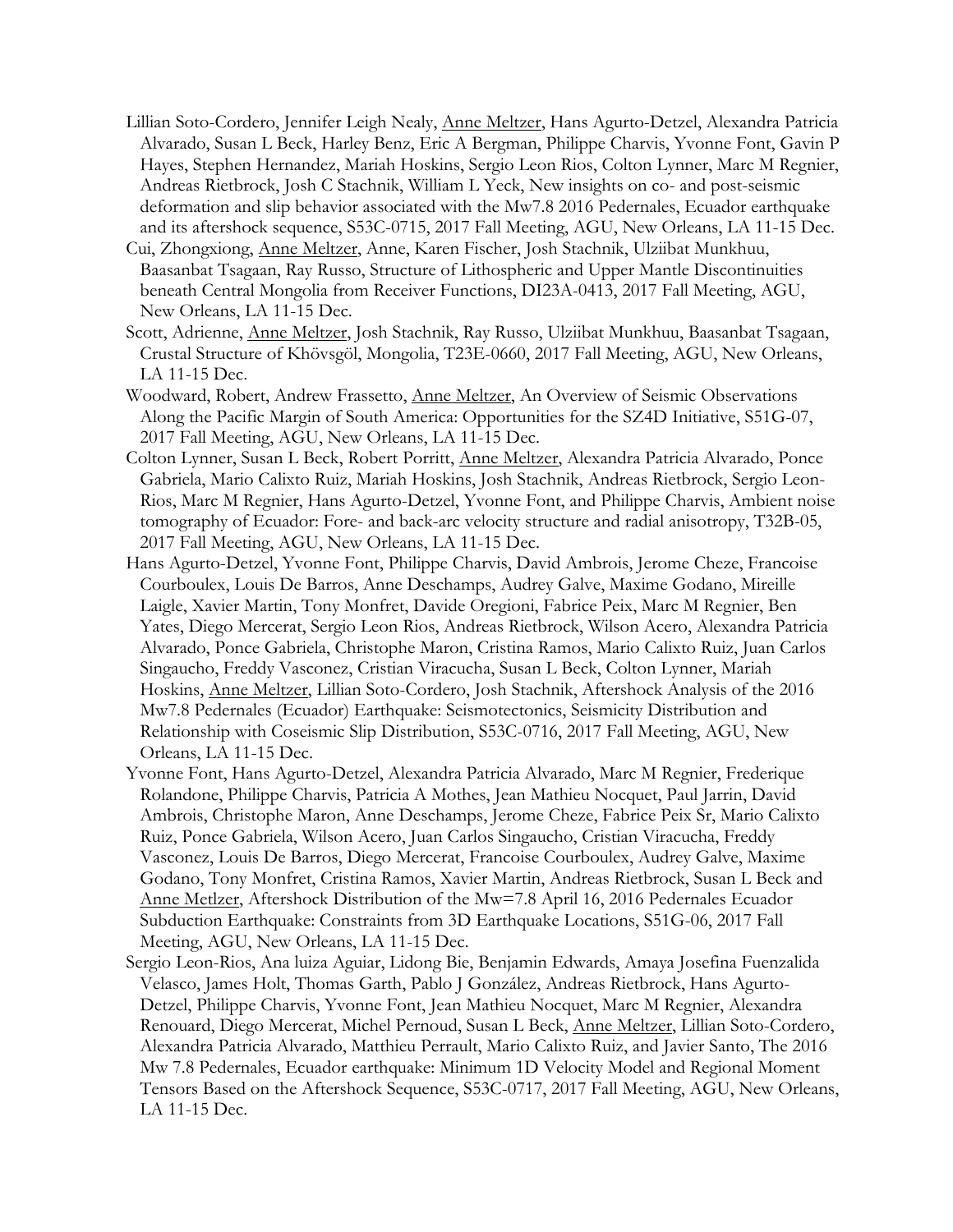- Scott, Adrienne, Anne Meltzer, Josh Stachnik, Crustal Structure of Khövsgöl, Mongolia, Geological Society of America Abstracts with Programs. Vol. 49, No. 6 doi:10.1130/abs/2017AM-308111
- Anne Meltzer, Josh Stachnik, Demberel Sodnomsambuu, Ulziibat Munkhuu, Baasanbat Tsaagan, Raymond Russo, Zhongxiong Cui, High Topography and Deformation in Continental Interiors: Structure and Geodynamics of Central Mongolia, International Conference on Astronomy and Geophysics Mongolia, Ulaanbaatar Mongolia, 20-22 July 2017.
- Josh Stachnik, Anne Meltzer, Demberel Sodnomsambuu, Ulziibat Munkhuu, Baasanbat Tsaagan, Raymond Russo, Crust and Upper Mantle Structure of Central Mongolia, International Conference on Astronomy and Geophysics Mongolia, Ulaanbaatar Mongolia, 20-22 July 2017.
- Baigalimaa Ganbat, Anne Meltzer, Josh C Stachnik, Ulziibat Munkhuu, Estimation of coda wave attenuation in the Hangay Dome, central Mongolia, International Conference on Astronomy and Geophysics Mongolia, Ulaanbaatar Mongolia, 20-22 July 2017.
- A. Meltzer, S. Beck, A. Alvarado, M. Chambers, P. Charvis, Y. Font, S. Hernandez, C. Lynner, M. M. Regnier, A. Rietbrock, M. Ruiz, L. Soto-Cordero, A. Sirait, J. Stachnik, H. Yepes, Subduction Zone Earthquake Rupture and Aftershock Sequences: Insights from the April 2016 Pedernales Earthquake, Ecuador, 2017 SSA Annual Meeting, Denver, Colorado, 18-20 April.
- L. Soto-Cordero, A. Meltzer and J. Stachnik, Effectiveness of subspace detectors to assess the occurrence of repeating earthquakes and to lower the magnitude threshold in the Mid-Atlantic US, 2017 SSA Annual Meeting, Denver, Colorado, 18-20 April.
- Meltzer, Anne, Susan L Beck, Mario Ruiz, Stephen Hernandez, Alexandra Alvarado, Marc M Regnier, Andreas Rietbrock, Yvonne Font, Philippe Charvis, Hugo A Yepes, Colton Lynner, Robert W Porritt, Seismicity in the Wake of the April 2016 Pedernales Earthquake, T51E-2986, 2016 Fall Meeting, AGU, San Francisco, Calif., 12-16 Dec.
- Soto-Cordero, Lillian, Anne Meltzer, Stachnik, J.C., Characterization of Intraplate Seismicity in the Mid-Atlantic US, T51G-3010, 2016 Fall Meeting, AGU, San Francisco, Calif., 12-16 Dec.
- Cui, Zhongxiong, Anne Meltzer, Josh Stachnik, Karen Fischer, Ray Russo, Ulziibat Munkhuu, Baasanbat Tsaagan, Structure of the Upper Mantle and Mantle Transition Zone in Central Mongolia, T11B-2625, 2016 Fall Meeting, AGU, San Francisco, Calif., 12-16 Dec.
- Russo, Ray, Anne Meltzer, Josh Stachnik, Ulziibat Munkhuu, Baasanbat Tsaagan, Cui, Zhongxiong Upper Mantle Fabrics of the Mongolian Central Asian Orogenic Belt: Observations and Inferences from Shear Wave Splitting Intensity Measurements, T33B-3028, 2016 Fall Meeting, AGU, San Francisco, Calif., 12-16 Dec.
- Leon, Sergio, Amaya Fuenzalida, Lidong Bie, Thomas Garth, Pablo J Gonzalez, James Holt, Andreas Rietbrock, Benjamin Edwards, Marc M Regnier, Michel Pernoud, Enrique D Mercerat, Matthieu Perrault, Yvonne Font, Alexandra Alvarado, Philippe Charvis, Susan L Beck, Anne Meltzer, The Seismic Sequence of the 2016 Mw 7.8 Pedernales, Ecuador Sarthquake. T51E-2987, 2016 Fall Meeting, AGU, San Francisco, Calif., 12-16 Dec.
- Font, Yvonne, Mario Ruiz, Alexandra Alvarado, Diego Mercerat, Susan Beck, Sergio Rios, Anne Meltzer, Philippe Charvis, Marc Regnier, Paul Jarrin, Andreas Rietbrock, Freddy Vasconez, Viviana Dionicio, Marta Lucia Calvache, Juan Singaucho, Andres Pazmino1, Frederique Rolandone, Patricia Mothes, Jean-Mathieu Nocquet, Xavier Martin, Cristian Viracucha, Laurence Audin, Marianne Saillard, Aurore Laurendeau, Matthieu Perrault, Thomas Garth, Michel Pernoud, Juan Barros, Ben Yates, Deny Malengros, Davide Oregioni, Juan Villegas Lanza, David Cisneros, Juan Gomez, Luis Montes Céline Beauval, Etienne Bertrand, Bertrand Delouis, Andres Gorki Ruiz Paspuel, Jeffrey Freymueller, Keith Williams, Peter La Femina, Amaya Fuenzalida, Judith Mariniere, Jerome Cheze, Philippe Gueguen, Christophe Maron, Francois Michaud, Hugo Yepes, Pablo Palacios, Martin Vallee, Anne Deschamps, Gabriela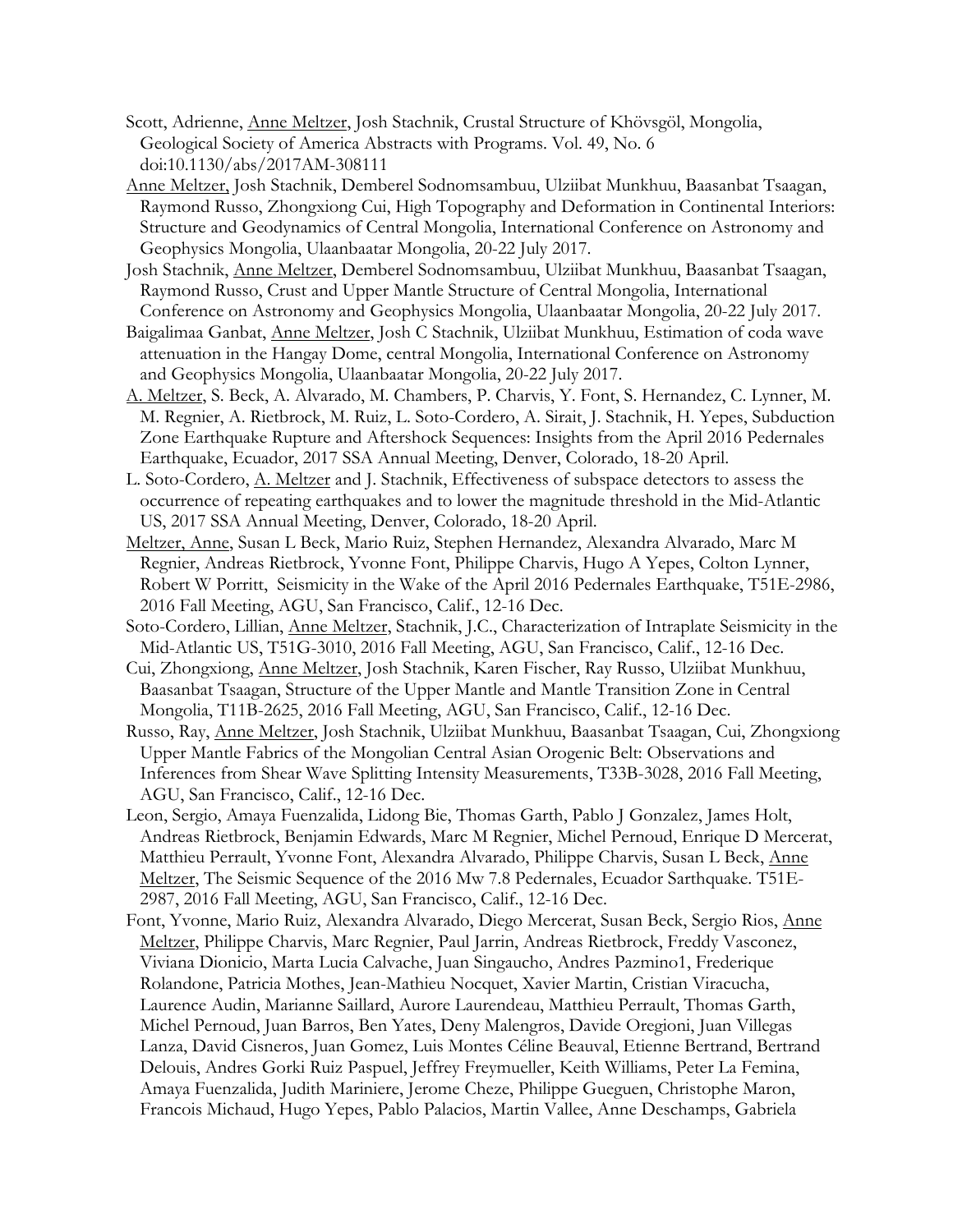Ponce, David Ambrois, Cristina Ramos, Francoise Courboulex, International postseismic response after the Mw=7.8 April 16, 2016 Pedernales Earthquake in Ecuador, T51E-2977, 2016 Fall Meeting, AGU, San Francisco, Calif., 12-16 Dec.

- Soto-Cordero, Lillian, Anne Meltzer, Stachnik, J.C., Intraplate Seismicity in the Mid-Atlantic US, Paper No. 202-5, 2016 GSA Annual Meeting, Denver, Colorado, USA, 25-28 Sept.
- Meltzer, Anne, Lenny Ancuta, Richard Carlson, Jeremy Caves, C. Page Chamberlain, John Gosse, Bruce Idleman, Dmitri Ionov, Kalin McDannell, Tamra Mendelson, Hari Mix, Ulziibat, Munkhuu, Alex Proussevitch, Ray Russo, Mark Sabaj-Perez, Dork Sahagian, Derek Sjostrom, Stephen Smith, Josh Stachnik, Baasanbat Tsagaan, Karl Wegmann, Matt Winnick, Peter Zeitler, Betwixt and Between: Structure and Evolution of Central Mongolia, T22A-05, 2015 Fall Meeting, AGU, San Francisco, Calif., 14-18 Dec.
- Meltzer, Anne, Brown, Larry, Song, Xiaodong, The Himalaya-Tibet System: A Natural Laboratory for Continental Collision and Seismogenesis, T11F-01, 2015 Fall Meeting, AGU, San Francisco, Calif., 14-18 Dec. Invited.
- Cui, Zhongxiong, Anne Meltzer, Josh Stachnik, Characterizing the Lower Crust in Southern Tibet by a New Layer-stripping Method, T21C-2840, 2015 Fall Meeting, AGU, San Francisco, Calif., 14-18 Dec.
- Soto-Cordero, Lillian, Anne Meltzer, Stachnik, J.C., Characterization of Intraplate Seismicity in the Mid-Atlantic US, T11D-2930, 2015 Fall Meeting, AGU, San Francisco, Calif., 14-18 Dec.
- Zeitler, Peter, Meltzer, Schmidt, Jennifer, Meltzer, Anne, Lateral Variations in lithospheric and landscape evolution at both ends of the Himalaya-Tibet orogen, T13G-02, 2015 Fall Meeting, AGU, San Francisco, Calif., 14-18 Dec.
- Soto-Cordero, Lillian, Anne Meltzer, Stachnik, J.C., Crustal Structure of the Mid-Atlantic, Eastern United States, Paper No. 182-2, 2015 GSA Annual Meeting, Baltimore, MD, 1-4 Nov.
- Stachnik, Josh, Anne Meltzer, Stephanie Souza, Baasanbat Tsaagan, Ulziibat Munkhuu, Ray Russo, Lithospheric Structure Beneath the Hangay Dome, Central Mongolia, T21A-4555, 2014 Fall Meeting, AGU, San Francisco, Calif., 15-19 Dec.
- Cui, Zhongxiong, Anne Meltzer, Josh Stachnik, Characterization of High Velocity Layer in the Lower Crust of Southern Tibet, T21B-4571, 2014 Fall Meeting, AGU, San Francisco, Calif., 15- 19 Dec.
- Soto-Cordero, Lillian, Anne Meltzer, Assessment of the Initial Response from Tsunami Monitoring Services Provided to the Northeastern Caribbean, NH13A-3731, 2014 Fall Meeting, AGU, San Francisco, Calif., 15-19 Dec.
- Souza, Stephaine, Anne Meltzer, Josh Stachnik, Baasanbat Tsaagan, Ulziibat Munkhuu, Ray Russo, Upper Mantle Structure: Hangay Dome Central Mongolia, Paper No. 122-2, 2014 GSA Annual Meeting, Vancouver, British Columbia (19–22 October 2014).
- Willemann, R. J., Susan Beck, Jay Pulliam, Eric Sandvol, Anne Meltzer, Michael Pasyanos, John Louie, Felix Waldhauser, Ray Russo, Developing Worldwide Capacity for Analysis of Data Supporting Earthquake Hazard Analysis, SRL, 85, 2, 358, 2014.
- Stachnik, Josh, Anne Meltzer, Baasanbat Tsaagan, Ulziibat Munkhuu, Ray Russo, Stephanie Souza, Phil Martin, Crustal and upper mantle structure of the Hangay Dome, central Mongolia, T42B-07, 2013 Fall Meeting, AGU, San Francisco, Calif., 9-13 Dec.
- Megan Torpey; Raymond M. Russo; Susan L. Beck; Anne Meltzer; Steven W. Roecker, Seismic Attenuation in the Rupture Zone of the 2010 Maule, Chile, Earthquake: Two Spectral Ratio Methods, S23C-05, Meeting of the Americas, Cancun, Mexico, 14-17 May 2013.
- Steven W. Roecker; Susan L. Beck; Mallory Morell; Kevin M. Ward; George Zandt; Anne Meltzer; Josh C. Stachnik; Raymond M. Russo; Megan Torpey; Harley Benz, Aftershocks and Images of South Central Chile: Results from the Analysis of the IMAD Data Set, S23C-06, Meeting of the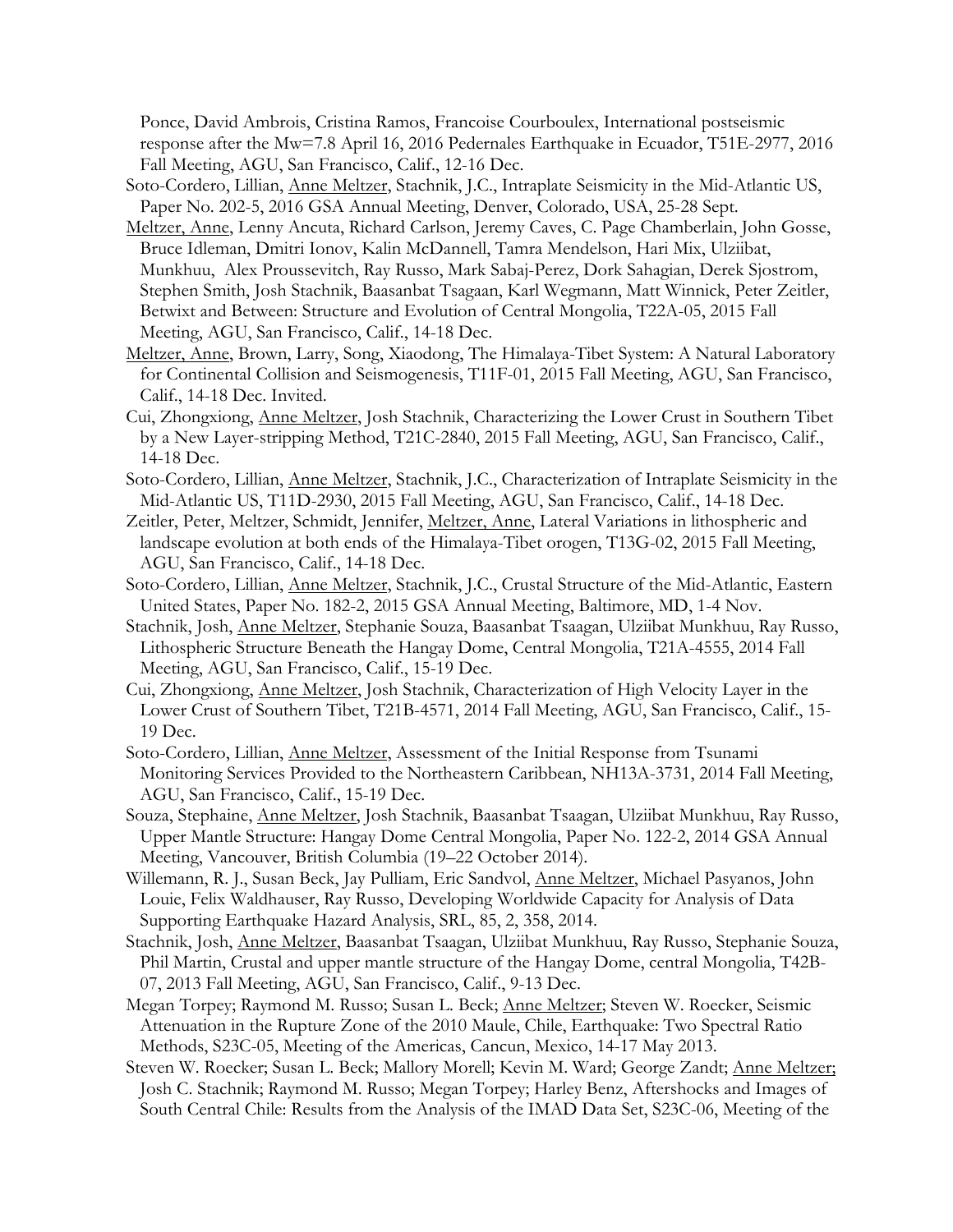Americas, Cancun, Mexico, 14-17 May 2013.

- Stachnik, Josh, and Anne Meltzer, Spatial and Temporal Distribution of Aftershock Seismicity using the Complete IMAD Dataset, Maule Earthquake Workshop, Concepción, Chile, March 4- 8, 2013.
- Susan Beck, Mallory Morell, Kevin Ward, George Zandt, Steve Roecker, Anne Meltzer, Lucy Brow, Ray Russo, Harley Benz; Imaging the forearc in South Central Chile, Latin American Seismology Symposium in Lima, Peru Sept 23-27, 2012.
- Anne Meltzer; Leonard D. Ancuta; Richard W. Carlson; Jeremy K. Caves; Page Chamberlain; John C. Gosse; Bruce D. Idleman; Dmitri A. Ionov; Kalin T. Mcdannell; Tamra Mendelson; Hari T. Mix; Ulziibat Munkhuu; Alexander A. Proussevitch; Raymond M. Russo; Mark Sabaj-Perez; Dork L. Sahagian; Derek J. Sjostrom; Josh C. Stachnik; Baasanbat Tsagaan; Karl W. Wegmann; Matthew J. Winnick; Peter K. Zeitler, 2012, Intracontinental Deformation and Surface Uplift - Geodynamic Evolution of the Hangay Dome, Mongolia Central Asia, Abstract T12A-05 presented at 2012 Fall Meeting, AGU, San Francisco, Calif., 3-7 Dec.
- Richard W. Carlson, Leonard D. Ancuta, Matthew J. Fouch, Bruce D. Idleman, Dmitri A. Ionov, David E. James, Anne Meltzer, Graham Pearson, Steven B. Shirey, Peter K. Zeitler, 2012, The Role of the Mantle Lithosphere in Continent Stability, Abstract T11D-02 presented at 2012 Fall Meeting, AGU, San Francisco, Calif., 3-7 Dec.
- Peter K. Zeitler, Anne Meltzer, 2012, Signal and Noise in the Evolution of the Continental Lithosphere: Lessons from the Himalayan Syntaxes, Abstract T13I-06 presented at 2012 Fall Meeting, AGU, San Francisco, Calif., 3-7 Dec.
- Gavin P. Hayes, Eric A. Bergman, Harley Benz, Lucy Brown, Anne Meltzer, 2012, Seismotectonic Framework of the Feb 27, 2010 Mw 8.8 Maule, Chile Earthquake Sequence, Abstract S24A-04 presented at 2012 Fall Meeting, AGU, San Francisco, Calif., 3-7 Dec.
- Frank J. Pazzaglia; Anne Meltzer, Claudio Berti, Josh C. Stachnik, Seth A. Stein, William E. Holt, 2012, Evidence for persistent faulting consistent with the 23 August, 2011 Louisa County, VA earthquake, Abstract S53I-08 presented at 2012 Fall Meeting, AGU, San Francisco, Calif., 3-7 Dec.
- Claudio Berti, Frank Pazzaglia, Anne Meltzer, Richard Harrison, 2012, Geomorphic Evidence for Persistent Faulting Consistent with the 23 August, 2011 Louisa County, VA Earthquake, Paper No. 154-15, presented at 2012 Fall Meeting, GSA, Charlotte, NC, 4-7 Nov., GSA Abst. w/Programs, v44, no7, p382.
- Anne Meltzer, Josh Stachnik, Baasanbatt Tsagann, and Ulziibat Munkhuu, Intracontinental Deformation and Surface Uplift in Mongolia: Research and Open Data Access as Key Components of Seismic Hazard Mitigation, The 9<sup>th</sup> General Assembly of Asian Seismological Commission 2012, September 17-20, Ulaanbaatar, Mongolia.
- Anne Meltzer, Harley Benz, Lucy Brown, Raymond M. Russo, Susan L. Beck, Steven W. Roecker, 2011, The Mw=8.8 Maule earthquake aftershock sequence, event catalog and locations, Abstract S11A-2193 presented at 2011 Fall Meeting, AGU, San Francisco, Calif., 5-9 Dec.
- Mallory Morell, Susan L. Beck, Steven W. Roecker, Anne Meltzer, Raymond M. Russo, 2011, Receiver Function Migration of Broadband Seismograms recorded by the International Maule Aftershock Deployment (IMAD) in Central Chile, Abstract S11A-2203 presented at 2011 Fall Meeting, AGU, San Francisco, Calif., 5-9 Dec.
- Olga A. Cabello, Anne Meltzer, Eric A. Sandvol, Hugo Yepes, Mario C. Ruiz, Sergio E. Barrientos, Raymond J. Willemann, 2011, Capacity Building for Sustainable Seismological Networks in the Americas: A Pan-American Advanced Studies Institute on New Frontiers in Seismological Research, Abstract PA13B-1755 presented at 2011 Fall Meeting, AGU, San Francisco, Calif., 5-9 Dec.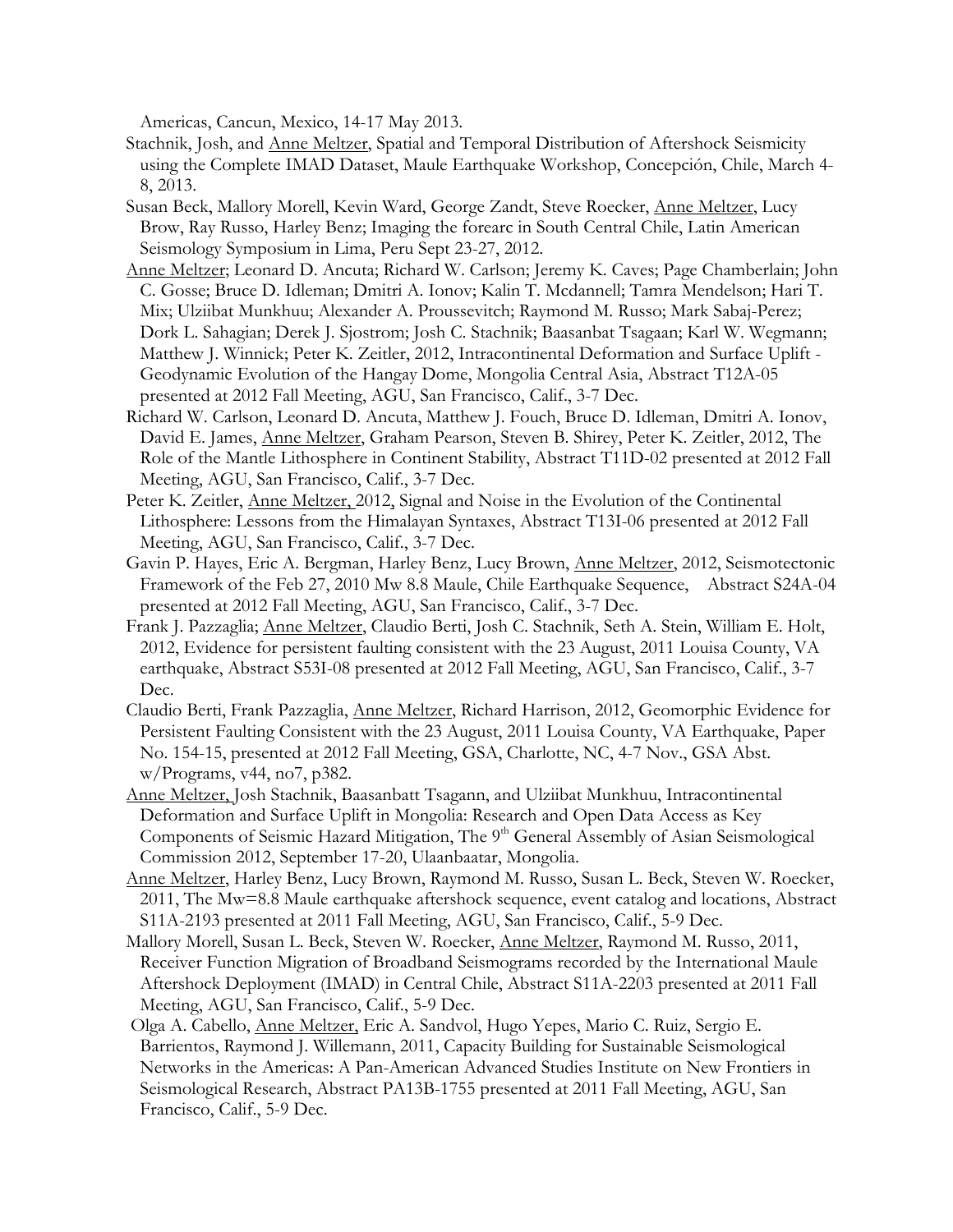- Seth A. Stein, Frank J. Pazzaglia, Anne Meltzer, Claudio Berti, Emily Wolin, Alan L. Kafka, 2011, Mineral, Virginia earthquake illustrates seismicity of a passive-aggressive margin Abstract S14B-08 presented at 2011 Fall Meeting, AGU, San Francisco, Calif., 5-9 Dec.
- Lucy E. Brown, Anne Meltzer, 2011, Earthquake location, active faulting, and P-wave velocity structure near a massif in the eastern syntaxis of the Tibetan Plateau, Abstract T53C-05 presented at 2011 Fall Meeting, AGU, San Francisco, Calif., 5-9 Dec.
- Anne Meltzer and Peter Zeitler, 2011, Active Tectonics and Geodynamic Implications of the Namche Barwa Knickpoint, SE Tibet, Abstract presented at International Symposium on Deep Earth Exploration – SinoProbe Workshop, Beijing China, 16-18 Nov.
- Anne Meltzer, 2011, EarthScope USArray Science Results: A Mid-Term Report, Abstract presented at International Symposium on Deep Earth Exploration – SinoProbe Workshop, Beijing China, 16-18 Nov.
- Anne Meltzer, 2011, Building Science Capacity: A Key Component of Sustainable Network Operations, Abstract 11-208 presented at SSA meeting, The 2011 Bi-Lateral Workshop under the Sino-US Earthquake Studies Protocol: Great Earthquakes in the 21st Century and Geodynamics, Chengdu, China, 22-25 April.
- Anne Meltzer, 2011, Signal or noise? Significance of variability in the Himalaya-Tibet System, Abstract presented at The 2011 Bi-Lateral Workshop under the Sino-US Earthquake Studies Protocol: Great Earthquakes in the 21st Century and Geodynamics, Chengdu, China, 22-25 April.
- Lucy Brown and Anne Meltzer, 2011 Earthquake location, active faults, and upper crustal structure near Namche Barwa in the eastern syntaxis of the Tibetan Plateau, Abstract presented at The 2011 Bi-Lateral Workshop under the Sino-US Earthquake Studies Protocol: Great Earthquakes in the 21st Century and Geodynamics, Chengdu, China, 22-25 April.
- Anne Meltzer, Sergio Barrientos, Noel Barsto, Olga Cabell, Karen Fischer, Art Lerner-Lam, Andy Nyblade, Eric Sandvol, Niyazi Türkelli, and Ray Willemann, 2001, Geophysical infrastructure, seismological research, and earthquake hazard assessment: Bridging the gap, Geophysical Research Abstracts Vol. 13, EGU General Assembly 2011.

# **Abstracts Published and Conference presentations 1985-2010: n=111**

# **FILM:**

Nanga Parbat, Naked Mountain. Independent documentary film, produced by Earth Images with support from the National Science Foundation, marketed by Bullfrog Films (www.bullfrogfilms.com). Won Certificate of Merit, Chicago International Televison Awards. Film reveals the excitement of scientific exploration and discovery associated with basic research. Broadcast in Europe and in the U.S. on numerous PBS stations. Received significant airplay post September 2001, particularly in Europe. This was followed in 2002 with airplay in the U.S.

# **INVITED LECTURES:**

Southern Methodist University, Dallas, TX (2018): Subduction Zone Megathrust Rupture: Insights from the April 2016 Pedernales Earthquake, Ecuador

University of Florida, Gainsville, FL (2017): Betwixt and Between, High Topography in Continental Interiors: Structure and Evolution of Central Mongolia

American Geophysical Union San Franciso, CA (2015): The Himalaya-Tibet System: A Natural Laboratory for Continental Collision and Seismogenesis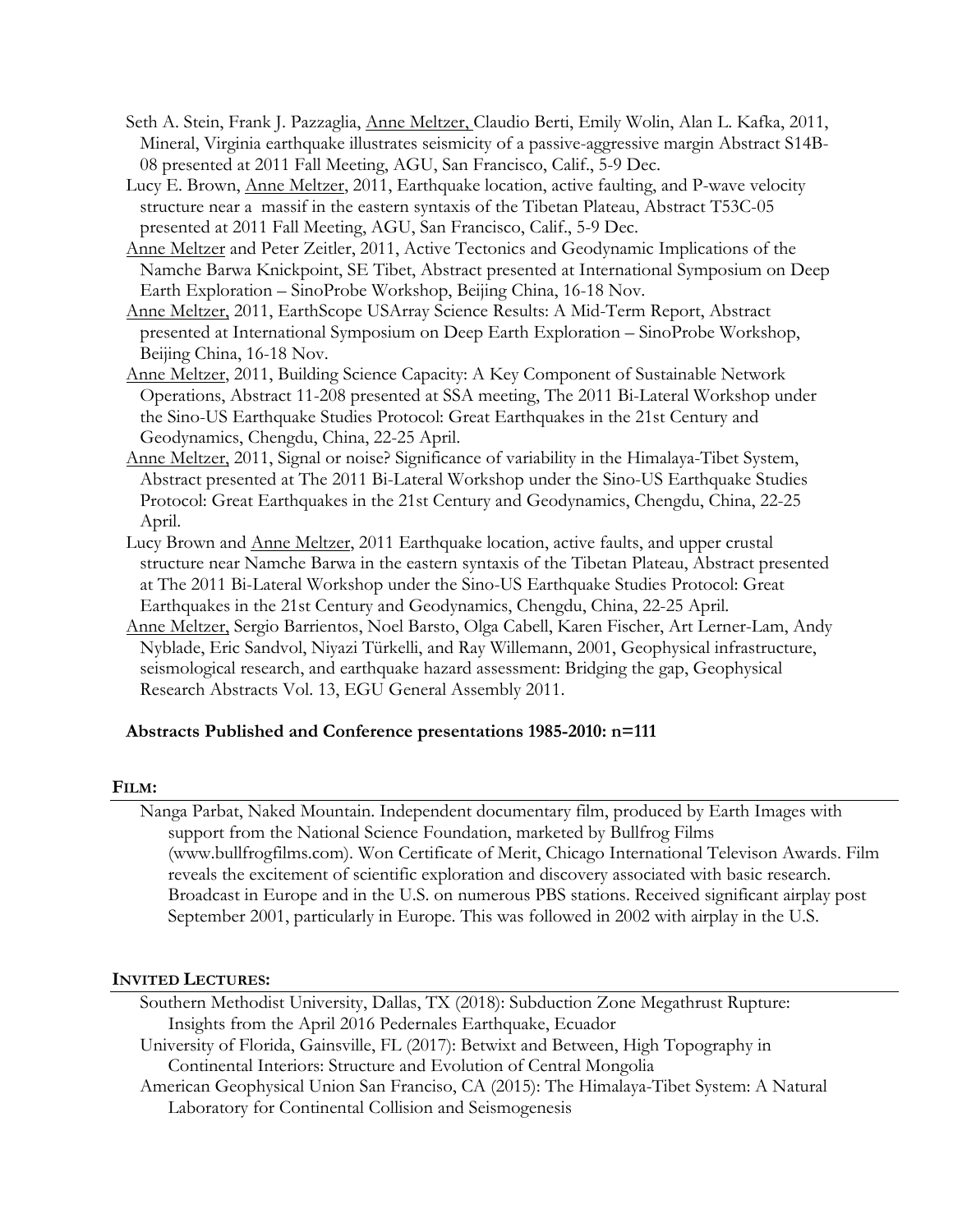- National Geophysical Networks in Latin America, Santiago, Chile (2015): Sustainable Networks: Challenges and Opportunities
- National Geophysical Networks in Latin America, Santiago, Chile (2015): Subduction Zone Observatroy: Concept(s) and Opportunities
- Universitas Gadjah Mada, Yogyakarta, Indonesia (2015): Subduction Zone Observatroy: An international multi-disciplinary observatory along subduction zone plate boundaries

Universitas Gadjah Mada, Yogyakarta, Indonesia (2015): EarthScope USArray

PASSCAL Workshop, San Franciso, CA (2014): Planning and Implementing Portable Broadband Experiments.

IRIS Workshop, Sunriver OR, (2014): Grand Challenges and Scientific Themes

- China Earthquake Administration, Beijing China (2013): Intracontinental Deformation and Surface Uplift – Geodynmaic Evolution of the Hangay Dome, Mongolia Central Asia
- Instituto Geofisico de la Escuela Politecnica Nacional, Quito Ecuador (2013): Temporary Seismic Array and Imaging Lithospheric Structure.
- EarthScope National Meeting, Raleigh NorthCarolina (2013): EarthScope: From a Spark of an Idea to Inception, Lessons Learned from a Successful Community Earth Science Initiative

Institute for Tibetan Plateau Research, Beijing China (2012): Lhasa Block Top to Bottom-- Lithospheric Evolution of Asia's Leading Edge

- Nanjing Universtiy, Nanjing China (2012): Lhasa Block Top to Bottom--Lithospheric Evolution of Asia's Leading Edge
- University of North Carolina Chapel Hill (2012): Signal or noise? Significance of variability in the Himalaya-Tibet system
- University of Illinois at Urbana-Champaign (2012): Signal or noise? Significance of variability in the Himalaya-Tibet system
- International Symposium on Deep Earth Exploration, Beijing China (2011): Active Tectonics and Geodynamic Implications of the Namche Barwa Knickpoint, SE Tibet
- International Symposium on Deep Earth Exploration, Beijing China (2011): EarthScope USArray Science Results: A Mid-Term Report
- Seismological Society of America (2011): Building Science Capacity: A Key Component of Sustainable Network Operations
- University of Western Ontario (2003): Beyond Isostacy: A tale of Two Indentor Corners EarthScope Complimentary Geophysics Workshop (2003): USArray Data Products
- American Association for the Advancement of Science (2002): The Dynamic Earth: Insights from Multi-Scale Imaging
- Penn State (2002): Beyond Isostacy: A tale of Two Indentor Corners
- Stonybrook (2001): Seismic characterization of an active metamorphic massif, Nanga Parbat, Pakistan Himalaya.
- National Research Council (2001): Review of EarthScope, EarthScope/USArray presentation.
- IRIS Annual Workshop (2001): Crustal Anisotropy, Implication for Crustal Structure and Shear-Wave Splitting.
- Rochester Polytecnical Institute (2001): Seismic characterization of an active metamorphic massif, Nanga Parbat, Pakistan Himalya.
- University of Wisconsin (2000): Crustal Reworking During Orogeny: An active System Himalayan Perspective
- University of Wisconsin (2000): Structural and Stratigraphic Signatures Associated with Triple Junction Migration

Harvard (1999): Crustal Reworking During Orogeny: An active System Himalayan Perspective Purdue (1999): Crustal Reworking During Orogeny: An active System Himalayan Perspective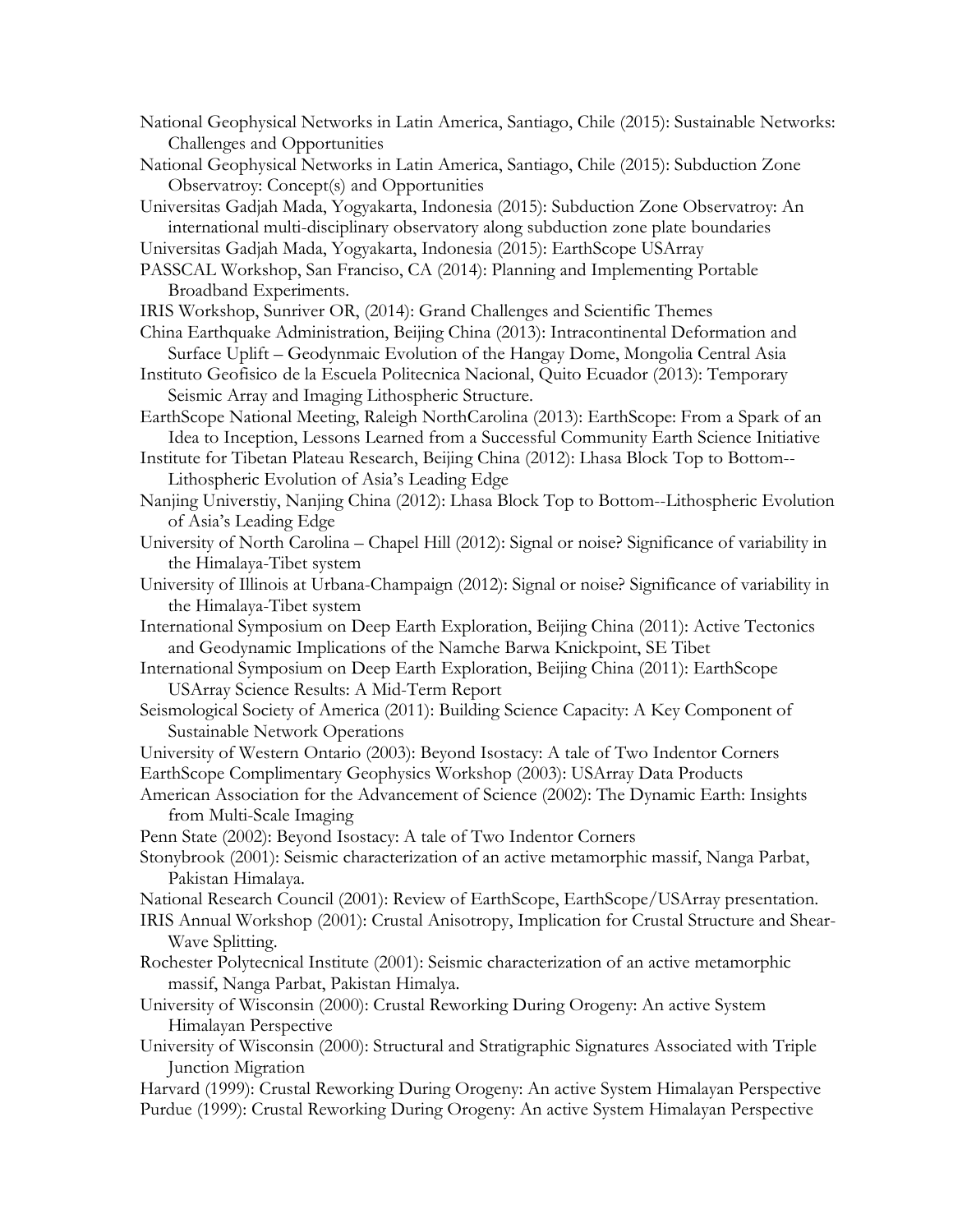GSA Town Meeting (1999): The USArray Initiative.

- Princeton (1998): Crustal Reworking During Orogeny: An active System Himalayan Perspective GSA Penrose Conference (1998): The Transition From Subduction To Transform Regime: Structural And Stratigraphic Signatures Associated With Triple Junction Migration Offshore Northern California
- IRIS Annual Meeting (1998): Introduction to High-Resolution Imaging Session
- IRIS Annual Meeting (1997): The Nanga Parbat Seismic Experiment
- Cornell University (1997): The Nanga Parbat Seismic Experiment
- University of Delaware (1995)
- State University of New York (SUNY) Binghamton (1994)
- Temple University (1993)
- University of Pennsylvania (1992)
- GSA Penrose Conference (1990): Transpressional structures in the offshore California transform margin.

## **EXTERNAL GRANTS: \$14.9 MILLION TOTAL, \$13.9 MILLION IN RESEARCH, \$1 MILLION IN FACILITIES AND CURRICULUM DEVELOPMENT**

#### **RESEARCH GRANTS: \$13.9 million total**

- NSFGEO-NERC: Collaboration: The Role OF Asperities and Slow Slip in Subduction Zone Rupture and Aftershock Sequences: Insights from the 16 April 2016 Pedernales Ecuador Earthquake, NSF Geophysics, \$425,991, \$244,491 to Lehigh. Current.
- Evolution and Deformation of Continents: Insights from the Mongolian Altai, Lehigh University Faculty Innovation Grant (FIG), \$30,000. Current.
- Seismic Cooperation Program (SCP): Seismic Collaboration and Capacity Building at the Institute of Astronomy and Geophiscis, Mongolia, Lawrence Livermore National Laboratory, \$50,548. Current.
- RAPID: Collaborative: April 16, 2016 Mw 7.8 Pedernales Earthquake, Ecuador: The Role of Asperities in Rupture Propagation, Aftershock Sequences, and Post Seismic Deformation, NSF Geophysics, \$87,142.
- Collaborative Research: Lhasa Block Top to Bottom--Lithospheric Evolution of Asia's Leading Edge, NSF Continental Dynamics Program, \$3.0 million project total, \$1.1 million to Lehigh.
- Collaborative Research Intracontinental Deformation and Surface Uplift: Geodynamic Evolution of the Hangay Dome, Mongolia, Central Asia, NSF Continental Dynamics Program, \$2.5 million project total, \$1.5 million to Lehigh.
- Seismic Cooperation Program (SCP): Seismic Collaboration and Capacity Building at the Institute of Astronomy and Geophiscis, Mongolia, Lawrence Livermore National Laboratory, \$42,721.
- Modern Seismological Network: Data Collection, Analysis and Applications in hazard Assessment - Tajik Training Course – Dushanbe, Lawrence Livermore National Laboratory, \$22,138.
- Subduction Zone Observatories Workshop, NSF Joint EAR-OCE, \$135K.
- Cities in the Fall Zone: Earthquake Hazard, Vulnerability, and Resiliency in the U.S. Mid-Atlantic Region, Lehigh University Collaborative Research Opportunity (CORE), \$60,000.
- EarthScope RAPID: Geodetic and Seismological Response to the Mineral VA Earthquake, 23 August 2010, NSF EarthScope Program, \$28,330.
- Collaborative Research: Analysis of Seismicity Associated with the Mw=8.8 2010 Maule Earthquake and Implications for Subduction Processes, NSF Geophysics, \$540K total, \$168K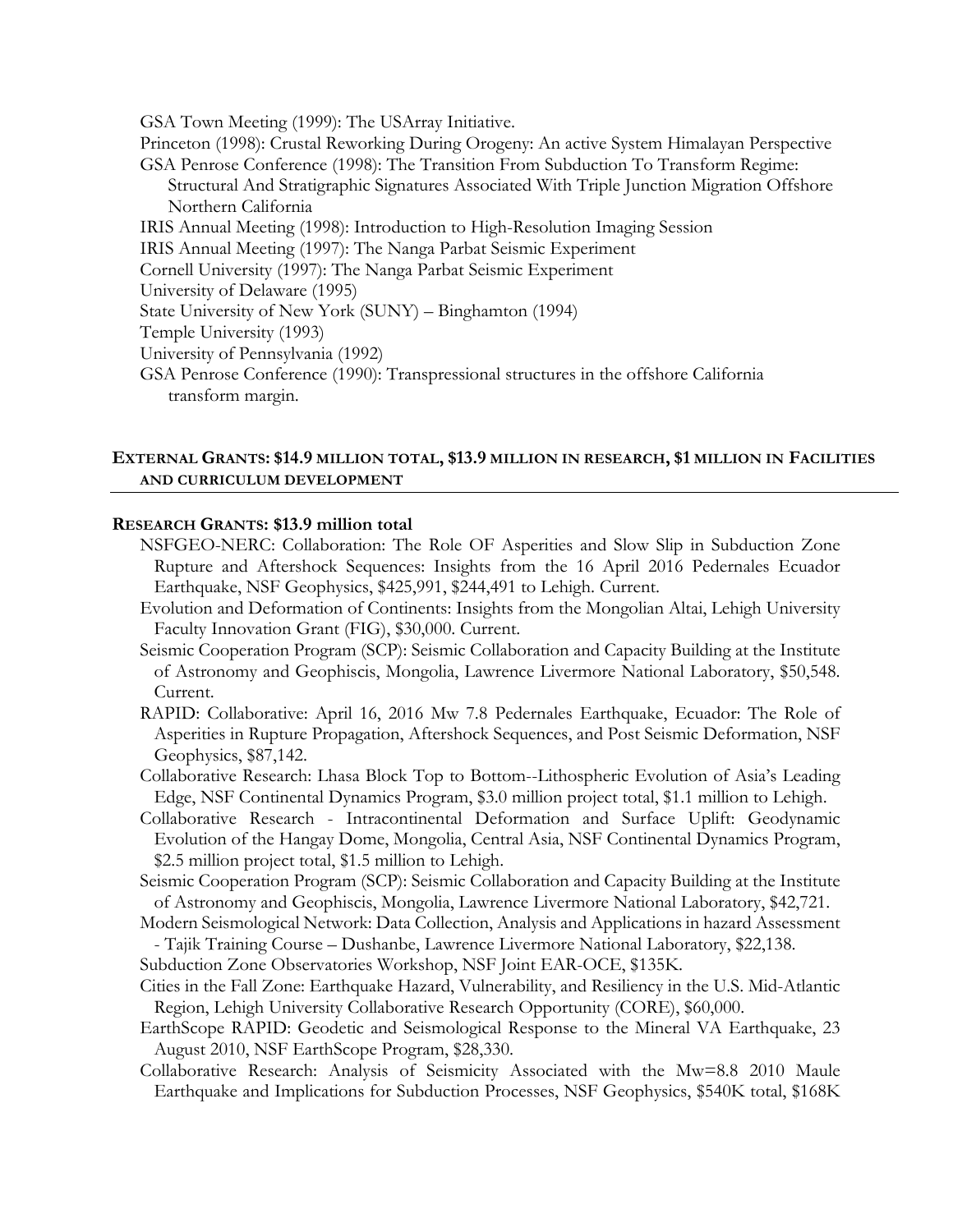to Lehigh.

- Collaborative Research: Mapping Crustal Tectonic Structure Using Seismic Anisotropy, NSF Geophysics Program, \$380,000 total, \$121,130 to Lehigh.
- Collaborative Research: Geodynamics of Indentor Corners, NSF EAR, Continental Dynamics, \$2,200,000 total program, \$1,200,000 to Lehigh. \$403,000 additional supplement award. Project total \$2.6 million, \$1.6 million to Lehigh.
- Strain Partitioning and Active Faulting During Oblique Convergence, Northern Andes. NSG Geophysics Program, \$38,000.
- Collaborative Research: Crustal Reworking During Orogeny: An Active System Himalayan Perspective, NSF Continental Dynamics Program, \$2,100,000 project total, \$1,100,000 for Lehigh.
- Collaborative Research: Lithospheric Evolution in Response to Triple Junction Migration: Seismic Images of the Mendocino Triple Junction Region, NSF Continental Dynamics Program, \$1,400,000 total, \$395,000 for Lehigh.
- Facility Upgrade: Seismology Laboratory at Lehigh University, NSF Instrumentation and Facilities Program, \$104,950
- Characterization of Strike-slip deformation: Northern San Andreas Fault System, AMOCO Production Company, \$19,500
- Collaborative Research: Crustal Reworking During Orogeny: An Active System Himalayan Perspective, Nanga Parbat Newton's Apple Television Segment, NSF, EAR Continental Dynamics/Informal Science Education Supplement, \$49,657.
- Fault Structure and Earthquake Potential Lajas Valley, SW Puerto Rico, U.S. Geological Survey Earthquake Hazards Reduction Program. \$63,700
- Collaborative Research: An integrated Seismic Experiment Across a Continental Rift: The Newark Basin, NSF Continental Dynamics Program. \$83,568
- Improvement in Geophysics Curricula: Acquisition of a Multichannel Seismograph, NSF ILI (Instrumentation and Laboratory Improvement) Program. \$47,648
- Establishment of a facility for seismic data analysis, NSF Instrumentation and Facilities Program. \$56,590
- Crustal Structure and Rock Properties Offshore Central California from Combined Vertical Incidence and Wide-Angle Seismic Data, Petroleum Research Fund. \$18,000
- Pocono Comparative Lake Program Seed Grant Proposal: Geologic Structure at Lake Lacawac. \$2000
- Crustal Structure Beneath Santa Maria Basin and the Central California Transform Margin, NSF, Marine Geology and Geophysics. \$50,054

# **FACILITIES AND CURRICULUM DEVELOPMENT GRANTS: \$1 million total**

- Technology Assistance with Implementation and Operation of Transportable Array Element of USArray and Earthscope, The IRIS Consortium (siting of USArray Station in PA, NJ, MD, and DE), \$ 35,900.
- Implementing a New Learning Paradigm in Earth and Environmental Sciences at Lehigh University: LEO, The Lehigh Earth Observatory, Keck Foundation (for renovations, facilities, staff positions, undergraduate research funds and stipends), \$ 564,000.
- Lehigh Earth Observatory (LEO) Environmental Data Center Promoting Regional Assessment, Coordination, Planning, and Management of Our Natural Resources, William Penn Foundation (for technical staff position, undergraduate research funds and stipends), \$180,000.
- Implementing a New Learning Paradigm in Earth and Environmental Sciences at Lehigh University: LEO, The Lehigh Earth Observatory , Culpeper Foundation (for equipment and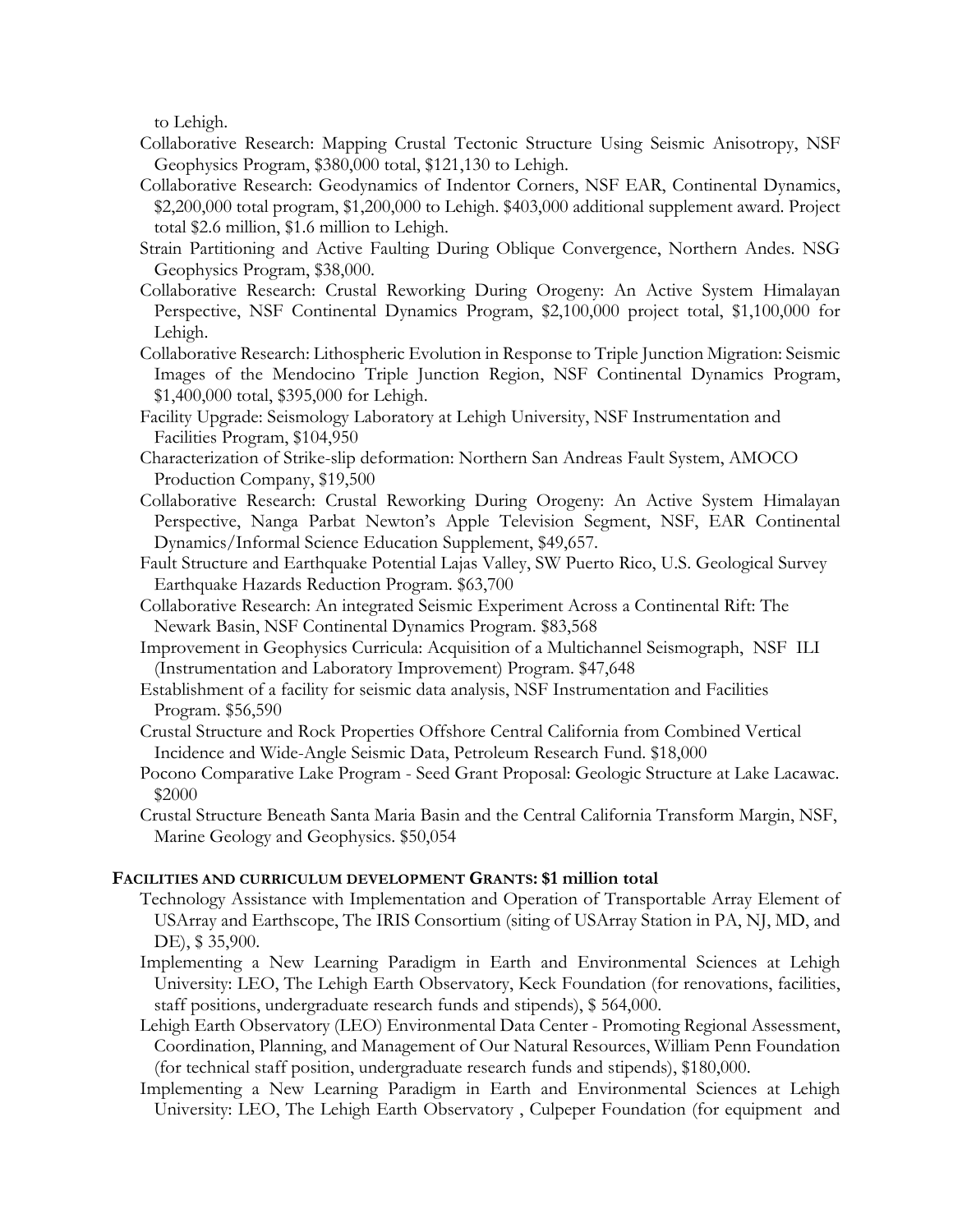instrumentation, technical staff position, faculty development), \$200,000.

LEO, The Lehigh Earth Observatory: A proposal for Curriculum Development, AT&T Foundation's Industrial Ecology Initiative (for student research funds and stipends), \$25,000. Establishment of a broadband seismic station A Lehigh Earth Observatory Module in Support of the Integrated Learning Experience Initiative, Lehigh Learning Innovations Committee, \$50,000.

## **PROFESSIONAL SERVICES AND ACTIVITIES:**

Scientific Advisory Board, 8th International Symposium of Andean Geodynamics (2018-2019)

USGS Powell Center Opportunities in Global Earthquake Monitoring Working Group (2018-2019) SSA Reid Medal Subcommittee (Member 2018- Chair 2019)

IRIS International Development Committee Chair (2017-current).

Convenor SSA Special Session: Earthquake Rapid Response (2017).

- GSA Day Medal Committee (2017-current)
- Convenor AGU Special Session: Subduction Zone Earthquakes and the Role of Asperities in Rupture Propagation and Aftershock Sequences: Insights from the 16 April 2016 Pedernales, Ecuador Earthquake (2016).
- Co-Convenor AGU Special Session: Scientific Advances from Subduction Zone Observatories (2015).
- Co-Convenor AGU Town Hall: Exploring a Subduction Zone Observatory (2015).
- NSF GeoPRISMS Mid-Life Review Panel Member 2015.
- Workshop Convener: National Geophysical Networks in Latin America: Best Practices, Challenges, and Opportunities for Collaboration, May 24-30 (2015), Santiago, Chile.
- IRIS Board of Directors (Chair 2014-2016, member 2013) IRIS is a consortium of over 100 US universities and over 100 US Affilates, Educational Affiliates, and International Affiliates, dedicated to advancing research and education in seismology to understand our dynamic planet and to benefit society. IRIS programs contribute to new discoveries within the Earth, natural hazard mitigation, national security, environmental monitoring, advances in computation, networking, and communications, and building a scientifically and technologically proficient workforce. With support from the National Science Foundation the IRIS Consortium operates and maintains seismological facilities for the advancement of geoscience and EarthScope. Annual budget  $\sim$ \$30 million.
- NSF Earth Sciences Integrated Earth Systems Panel Member 2014.

Chair, IRIS President Search Committee (2013-2014)

- Co-Convenor AGU Special Session: Origin, Evolution, and Impacts of High Topography in Continental Interiors (2013).
- Organizing Committee: Workshop on the 2010 Maule Earthquake: Lessons Learned, New Discoveries, Future Advances, March 4-8, 2013, Concepción, Chile
- NSF IODP Review Panel (2013): Review Panel for Operations and Management of the Drilling Vessel JOIDES Resolution for the International Ocean Discovery Program (IODP) and Science Support Office for the International Ocean Discovery Program (IODP) Selection Panel

Chair IRIS USArray Advisory Committee (2012-2014) Provide advice to the IRIS Board of Directors and IRIS President on the performance of the USArray component of EarthScope. Monitor the operation and evolution of the USArray facility, and review the contributions of IRIS core programs (DMS, E&O, GSN and PASSCAL) to the successful implementation of USArray and the science goals of EarthScope.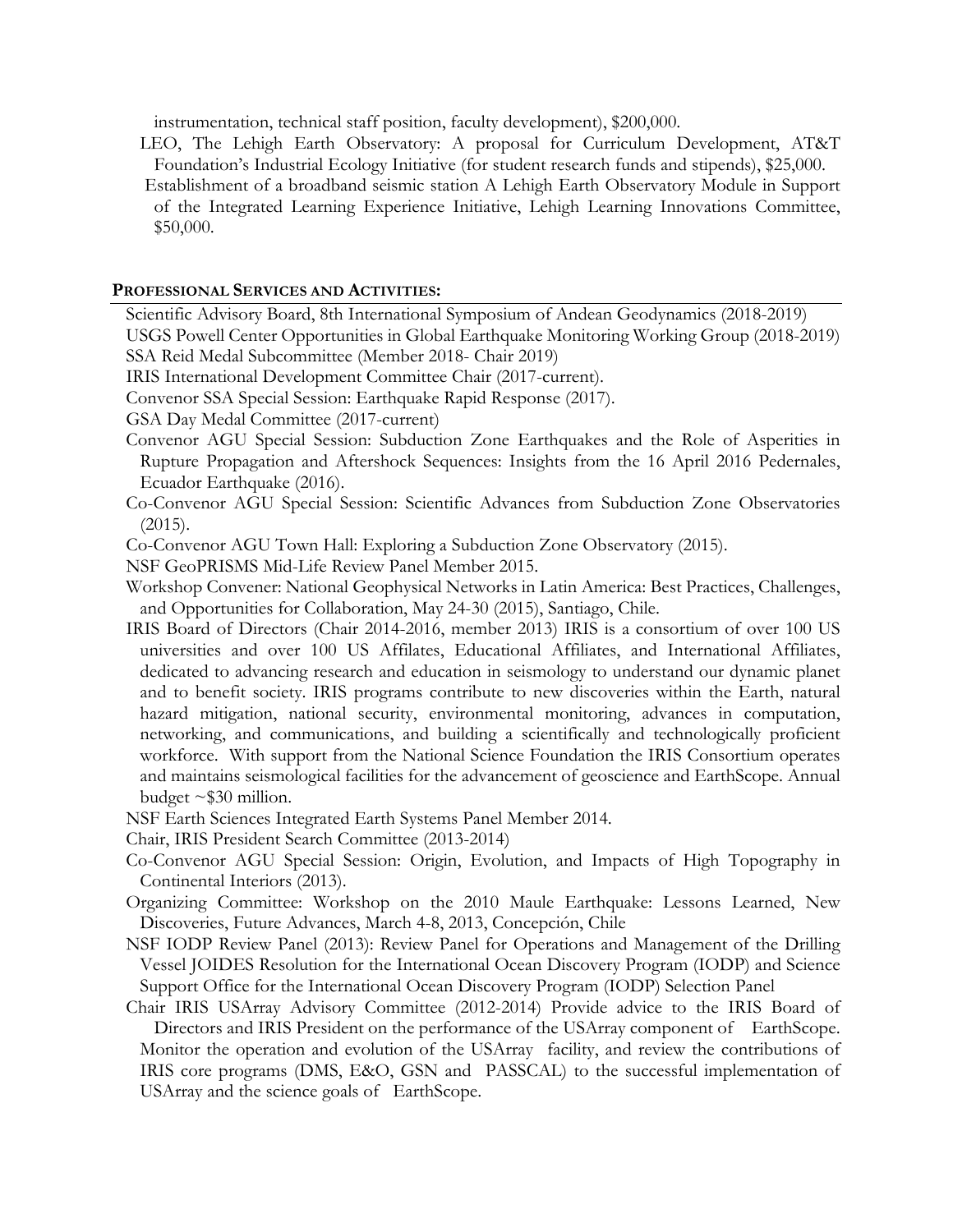Co-Convenor AGU Special Session: Evolution of the Continental Lithosphere (2012).

- Transportable Array Station Selection Working Group (2012): Joint USGS, NSF, NRC Working Group to prioritize selection of USArray Transportable Array (TA) stations to tranisiton to permanent to improve seismic hazards assessment and solid earth research in the Central and Eastern United States (CEUS).
- NSF Continental Dynamics Panel Member (2012)
- Southern California Earthquake Center (SCEC) Advisory Council (2009-2012) Provide advice to SCEC Director and Board of Directors.
- IRIS Committee for International Development Seismology (Chair: 2008-2011, Member 2011-2012) develop partnerships and collaborations that build infrastructure and human capacity in low- and middle-income countries for seismological and related research, education and training, hazard mitigation, and resource exploration.
- Co-Convener AGU Special Session: Lessons Learned from the 2010 Maule Earthquake (2011)
- Chair, NSF EarthScope Facility Management Review (2011).
- Invited Participant, adhoc NSF Subcommittee on Recompetition Large Facilities (2011).
- Co-Organizer: NSF Sponsored Pan-American Advanced Studies Institute on New Frontiers in Seismological Research: Sustainable Networks, Earthquake Source Parameters, and Earth Structure (2011).
- Co-organizer: NSF sponsored workshop: Future directions for NSF-sponsored geoscience research in the Himalaya/Tibet (2010).
- Chair NSF EarthScope Facilities Review (2007).
- Chair, EarthScope Program Committee (2005-2008) Committee established to foster and facilitate integrated research, education, outreach activites, and broad community engagement in EarthScope. Oversaw transition to current EarthScope Steering Committee strructure.
- EarthScope Science and Education Committee (2002-2005) Federal Advisory Committee Appointed by the National Science Foundation to provide oversight and guidance for EarthScope. Includes new research and education program within the Earth Sciences Division of the Geosciences Directorate and the first MREFC facilities in the Earth Sciences, \$200 million in instrumentation and projected growth to \$10 million in research funding.
- IRIS Planning Committee (2002-2004) Provides long range strategic planning for the IRIS Consortium.
- Member Margins Steering Committee (2001-2003) Steering Committee for National Science Foundation Geosciences Directorate, Ocean Sciences Division, Margin Program. Provides guidance to NSF and serves as conduit for community input to the NSF Margins Program.
- NSF Continental Dynamic Panel (2002-2007) Review panel for the National Science Foundation Geosciences Directorate, Earth Science Division, Continental Dynamics Panel
- Member Northeast USGS Advanced National Seismic System Implementation Committee (2001- 2002).
- Chair IRIS Executive Committee, Chair IRIS Board of Directors (1999-2001) IRIS is a 96 member academic consortium funded by the National Science Foundation to operate and maintain national instrument facilities and data archives to facilitate and support research needs in seismology. Duties as chair include working with the IRIS President, and IRIS Standing Committees on behalf of member institutions to help develop and promote the program, develop budgets, set priorities and policy. Term included developing IRIS 5-year proposal renewal to NSF, \$75 million over 5 years. Term also included development of USArray and EarthScope, the first MREFC (Major Research Equipment and Facilities Construction) project for the Earth Sciences. The MREFC account is a special account at the NSF (appears as a separate line item in the congressional budget) to fund substantial new research facilities (Polar Observatories, Radio Telescopes, etc.). Efforts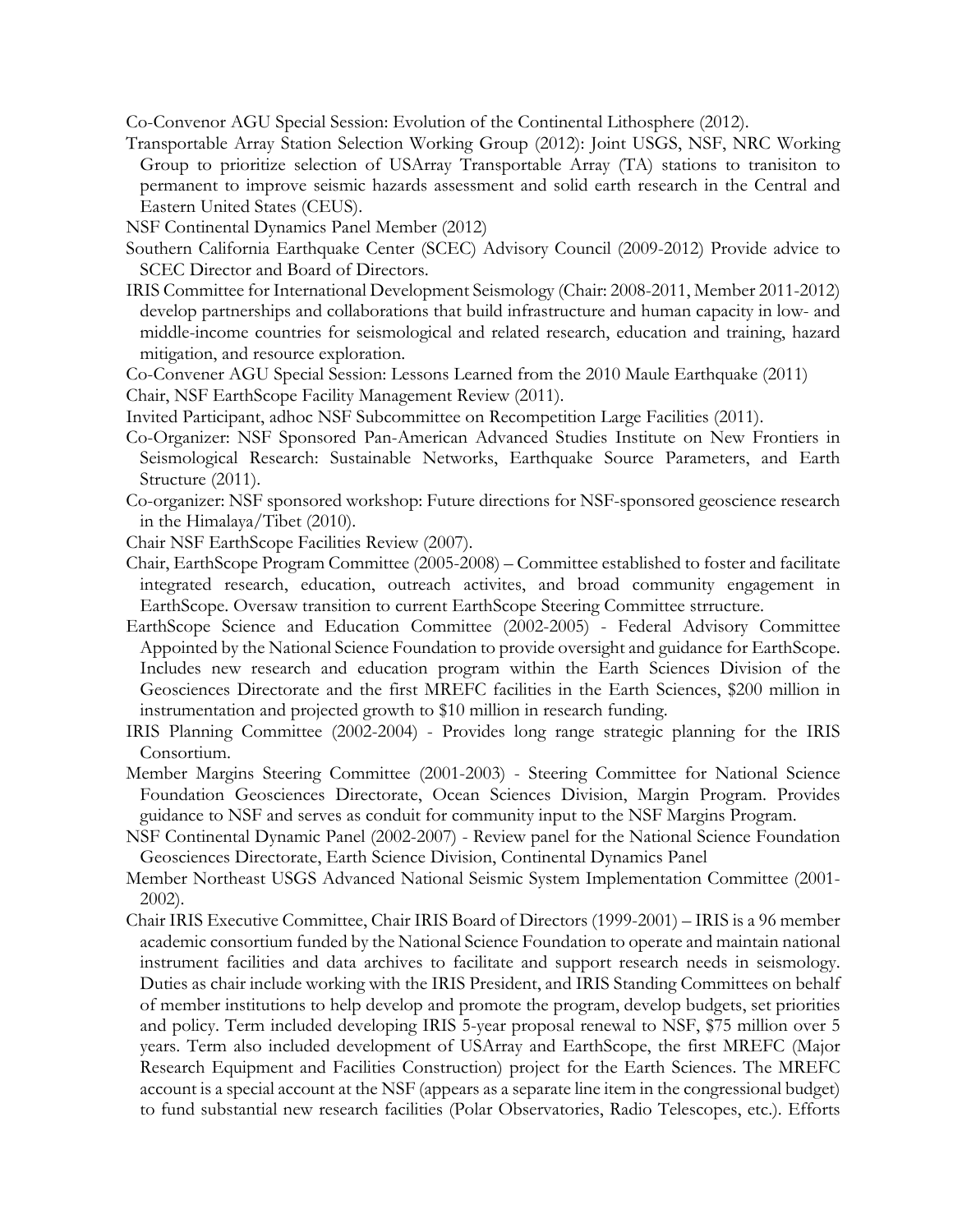culminated in a successful MREFC project funded by congress at \$200 million for facilities and establishment of a new EarthScope Research program at NSF with the Geosciences Directorate.

- Coordinator USArray Steering Committee (1999-2002) work with USArray Steering Committee, broader Earth Science committee, EarthScope Working Group and NSF to help articulate and develop the USArray component of EarthScope. Includes organizing two workshops for community input, writing and production of USArray White Paper for NSF, attending numerous planning meetings.
- Member EarthScope Executive Committee (1999-2002) work with EarthScope Working group and NSF to help develop the EarthScope Initiative. Includes: participating in town meetings, generating editorial comments for publication, development of material for congressional briefings, and numerous meetings with NSF program managers and division directors. This effort culminated in a \$76 million request by NSF EAR to the NSF MRE account this year for phase I facilities (USArray and SAFOD). The request was approved by NSF, the National Science Board, and the OMB and has been included in the Presidents budget request to Congress.
- IRIS PASSCAL Standing Committee (member 1993-1999, Chair of Committee 1996-1999) this committee works with the IRIS PASSCAL program manager to oversee the Programs for Array Studies within IRIS. This includes setting program priorities, helping develop budgets and policy. Significant tasks included helping to write IRIS 2000 proposal to NSF (submitted 1995) successfully securing \$60 million of NSF funding for a five year period. Review and restructuring of PASSCAL Instrument Center.

Member of NSF Instrumentation and Facilities Panel, spring 1999

- Reviewer for NSF Ocean Sciences Ocean Bottom Seismometer Instrument Pool: MRI (Major Research Instrumentation) Facility.
- National Academy of Sciences National Research Council Panel Member of SITE Committee (Seeing into the Earth). Charged to evaluate and recommend research directions using geophysical techniques for imaging and characterizing the near surface (upper 100 m) of the earth for engineering and environmental applications. Helped write NRC report, published 2000.

Co-Convener of Eastern Section Meeting of the Seismological Society of America, 1998

Geology Editorial Board (1996-1998)

- Co-Convener AGU Special Session, Imaging and wave propagation in the shallow (< 1 km) subsurface, 1995.
- Co-Convener AGU Special Session, Mendocino Triple Junction., 1994.
- ILIAD Advisory Committee select themes and invited participants to attend NSF/Air Force Office of Scientific Research sponsored workshop designed to bring together scientists involved in continental dynamics research, helped develop and write science and science implementation plan to complement the NSF Continental Dynamics 2020 Report, and to asses the technical resources and organization required to conduct large-scale seismic investigations of the continental lithosphere.
- Served on the National Science Foundation SBIR (Small Business Innovation Research) Panel, September 1991.
- Served on the NSF ILI (Instrumentation and Laboratory Improvement) Panel, January 1992.

Numerous papers reviewed for: Journal of Geophysical Research, Geophysical Research Letters, Bulletin of the Geological Society of America, Geology, Geophysics, Bulletin of the Seismological Society of America, Earth and Planetary Science Letters, Geophysical Journal International.

Numerous proposals reviewed for the National Science Foundation:

Earth Sciences Division (5 different programs): Continental Dynamics, Tectonics, Geophysics, Instrumentation and Facilities, International Programs.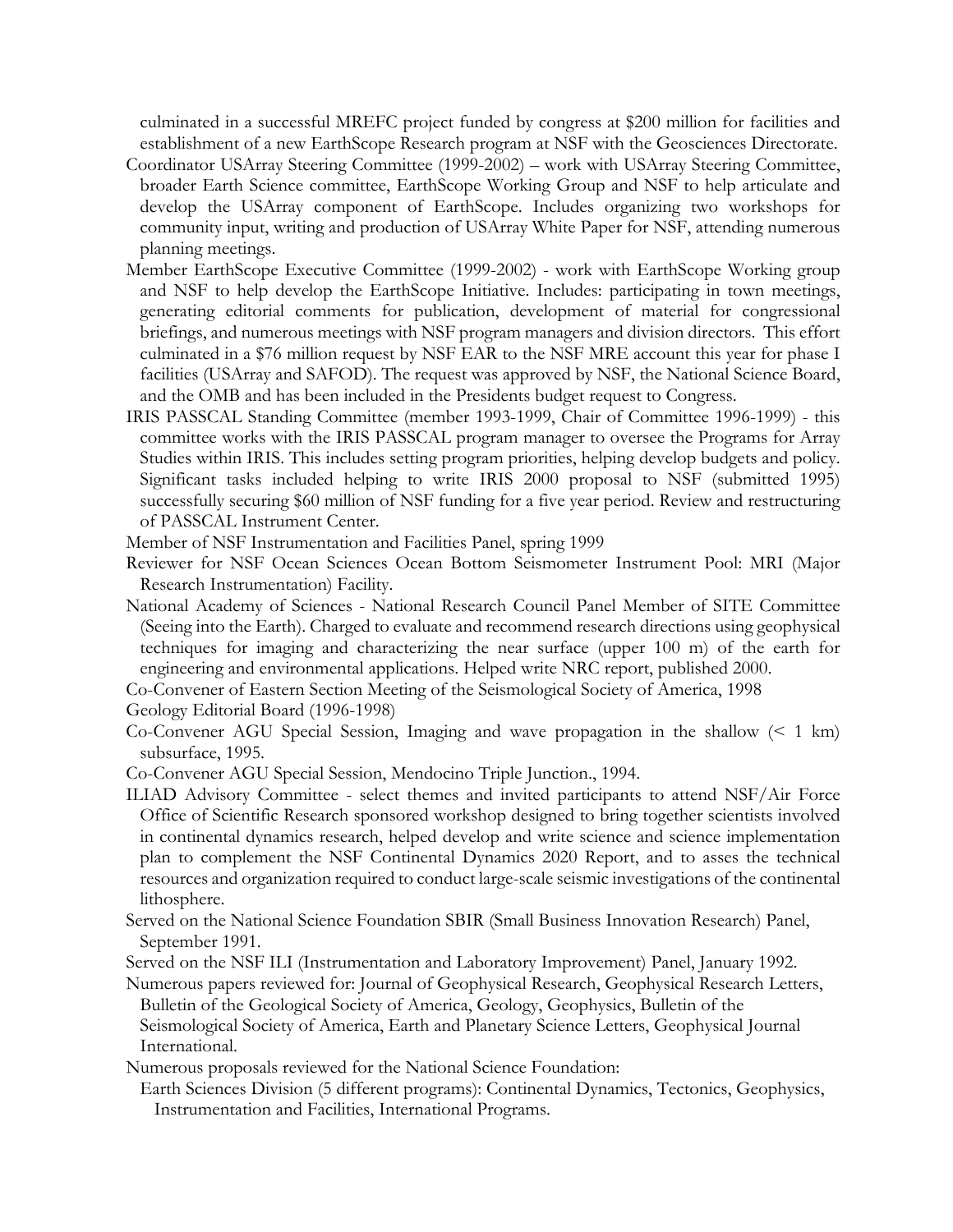Ocean Sciences Division: Marine Geology and Geophysics.

- Reviewer for U.S. Geological Survey, NEHRP, Earthquake Hazards Reduction Program, and reviewer for establishing new program guidelines.
- Reviewer for Petroleum Research Fund
- Abstract(s) Review for Geological Society of America Geophysics and Tectonophysics Division, 1993 Annual Meeting

## **RESEARCH SUPERVISED:**

## **Undergraduate Research:**

- Dave Kinney: Seismic study of the upper crustal structure of Outer Santa Cruz Basin, offshore Central California.
- Jon Rohrer: Subsurface structure and stratigraphy of Lake Lacawac, Wayne County, PA.
- Joe Knezvic: Geologic structure of Pine Lake New York from shallow seismic profiling.
- Lillian Soto: Seismic Refraction Study of the Lajas Valley, Southwestern Puerto Rico
- Jason Faberman: Electro-Stratigraphy and regional climate change Lake Lacawac, Wayne County, PA.
- Nick Scala: Growth and development of an anticline in the Pt. Arena Basin, Offshore Northern CA.
- Stephanie Souza: Teleseismic travel time residuals, Hangay Dom Central Mongolia
- Marisa Suarez: Analysis of Mid-Atlantic Seismicity from EarthScope USArray Data
- J. Will Ryan: Aftershock sequence analysis along the South Hangay Fault in Mongolia
- Juilan Traphagan: Earthquakes and Faulting, Gobi Altai Mongolia
- Krittanon Sirorattanakul: Fault Slip Behavior, Bulnay Fault Mongolia
- Supervised numerous LEO internships (primary supervisor for over 26 students) on various projects ranging from environmental writing, to IT development, to water quality analysis, to seismology and earthquake hazards.

#### **Graduate Research:**

Greg Baker: An examination of Triassic Cyclostratigraphy in the Newark Basin from Shallow Seismic Profiles and Geophysical Logs

Tina Dietrich: Characterization of Faults Offshore Southwest Puerto Rico

Amy Ondrus: The San Andreas Fault Zone offshore Northern California

Erika Hammar-Klose: A high-resolution geophysical investigation of the Mount Bethel Fens complex, Mt. Bethel, PA

- Tom Dalton (co-advised): Quaternary Sedimentation History from coring and GPR data, Lake Lacawac
- Michael Schoemann: Fault Structure and Earthquake Potential Lajas Valley, SW Puerto Rico

Sean Gulick: Seismic Studies of the Cascadia Subduction Zone, Accretionary Prism, and Eel River Basin near the Mendocino Triple Junction

- Nick Scala: Fold growth and fault fold interaction along the Northern San Andreas Fault System.
- Yen Tang: Holocene Climate Change, Evidence from Sediment Distribution Imaged by GPR Techniques
- Vincent Carbone: GPR Studies of Groundwater Contamination
- Chris Call: Geophysical Imaging of faulting, InterAndean Valley Ecuador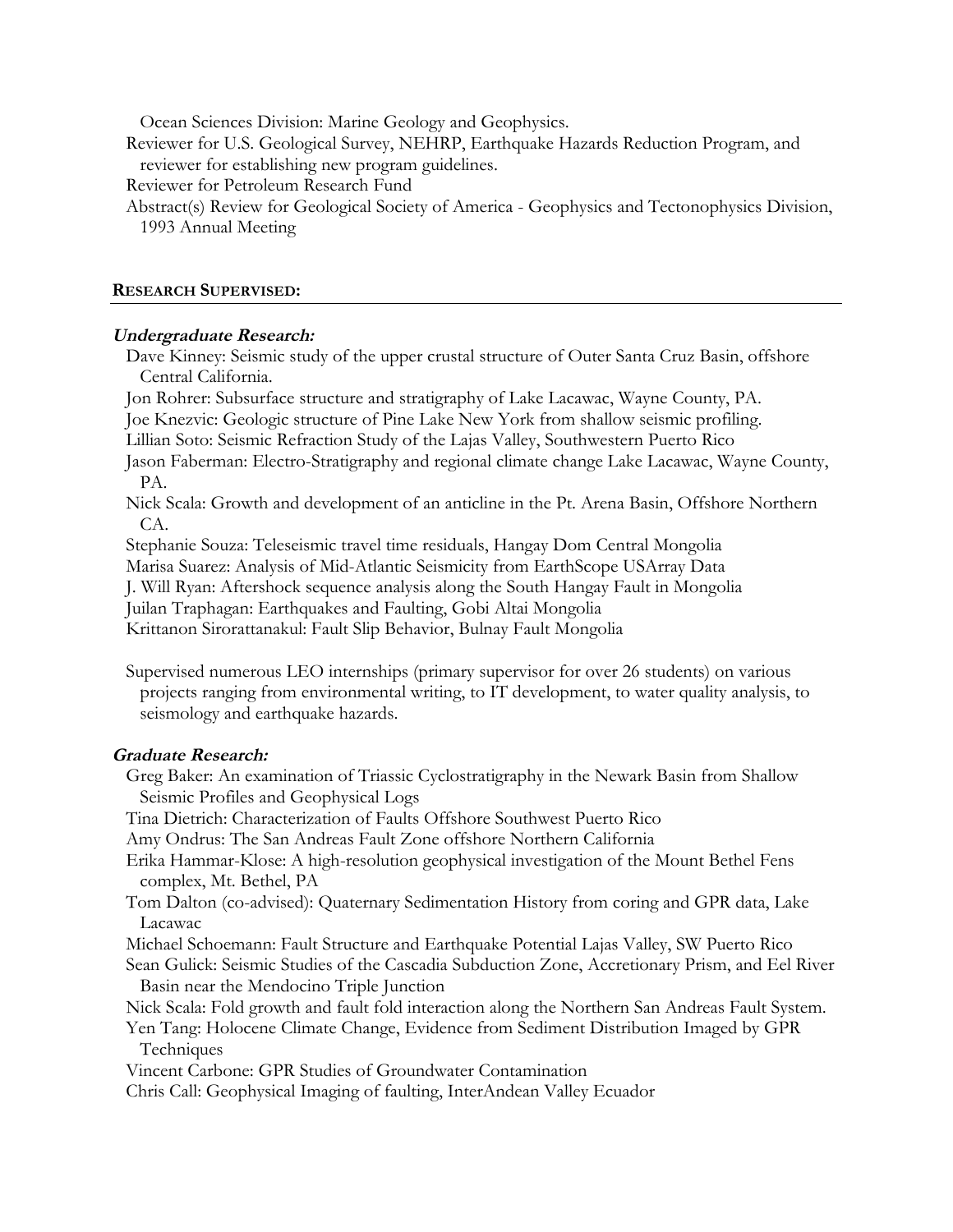Amanda Ault: Coupling Between Tectonic and Surface Processes: Case Studies Based on the Eastern Himalayan Syntaxis Tibet Brian Zurek: The Evolution and Modification of Continental Lithosphere, Dynamics of 'Indentor Corners' and Imaging the Lithosphere across the Eastern Syntaxis of Tibet Tsering Dhundup: Morpho-Tectonic Analysis of the Tsona-Chusum Rift, Tibet Lucy Brown: Seismicity and Lithospheric Deformation, Eastern Syntaxis Tibet Stephanie Souza: Upper Mantle Structure Beneath the Hangay Dome, Contral Mongolia and Implication for High Topography and Magmatism Adrienne Scott: Illuminating the Crustal Structure of Khovsgol, Mongolia Using Passive Source Seismology Lillian Soto: in progress Earthquake and Tectonic Processes in the Mid-Atlantic US Passive Margin and the Ecuador Subduction Zone Zhongxiong Cui: in progress fall 2013 start Anne Sirait: in progress fall 2016 start Mariah Hoskins: in progress fall 2016 start Jessica Welkey: in progress fall 2017 start **Support and Mentoring of Earty Career Scientists**

Post Doctoral Research: Stéphane Sol: Eastern Tibet Seismic Experiment Golam Sarker: Nanga Parbat Seismic Experiment Bruce Beaudoin: Nanga Parbat Seismic Experiment Senior Research Scientist: Josh Stachnik

#### **COLLEGE AND UNIVERSITY SERVICE:**

Search Committee for Director and Assistant Vice President Office of Research and Sponsored Projects. Review Committee for Research Staff Promotion Co-Chair, Lehigh Middle States Accreditation Compliance Working Group. Earth and Environmental Sciences Faculty Search – Chair First Year Students CAS Mentor Advisor Earth and Environmental Sciences Undergraduate Instruction Committee - Chair Faculty Committee on Global Affairs, Chair Physics Department Faculty Search Internal Advisory Committee – Lehigh NSF ADVANCE Member Lehigh Invernal Review Committee (IRC) – review application to internal grants program Chair Search Committee - Dean College of Education Environmental Building Committee, Chair, guided preparation of Building Plan for new environmental building EI Director Search Committee EI Steering Committee Environmental Initiative Task Force, Chair, guided preparation of 2020 proposal in the area of environment. Coordinated development of cross college multidisciplinary 2020 proposal in the area of the Environment. Coordinated discussions and contributions from 25 member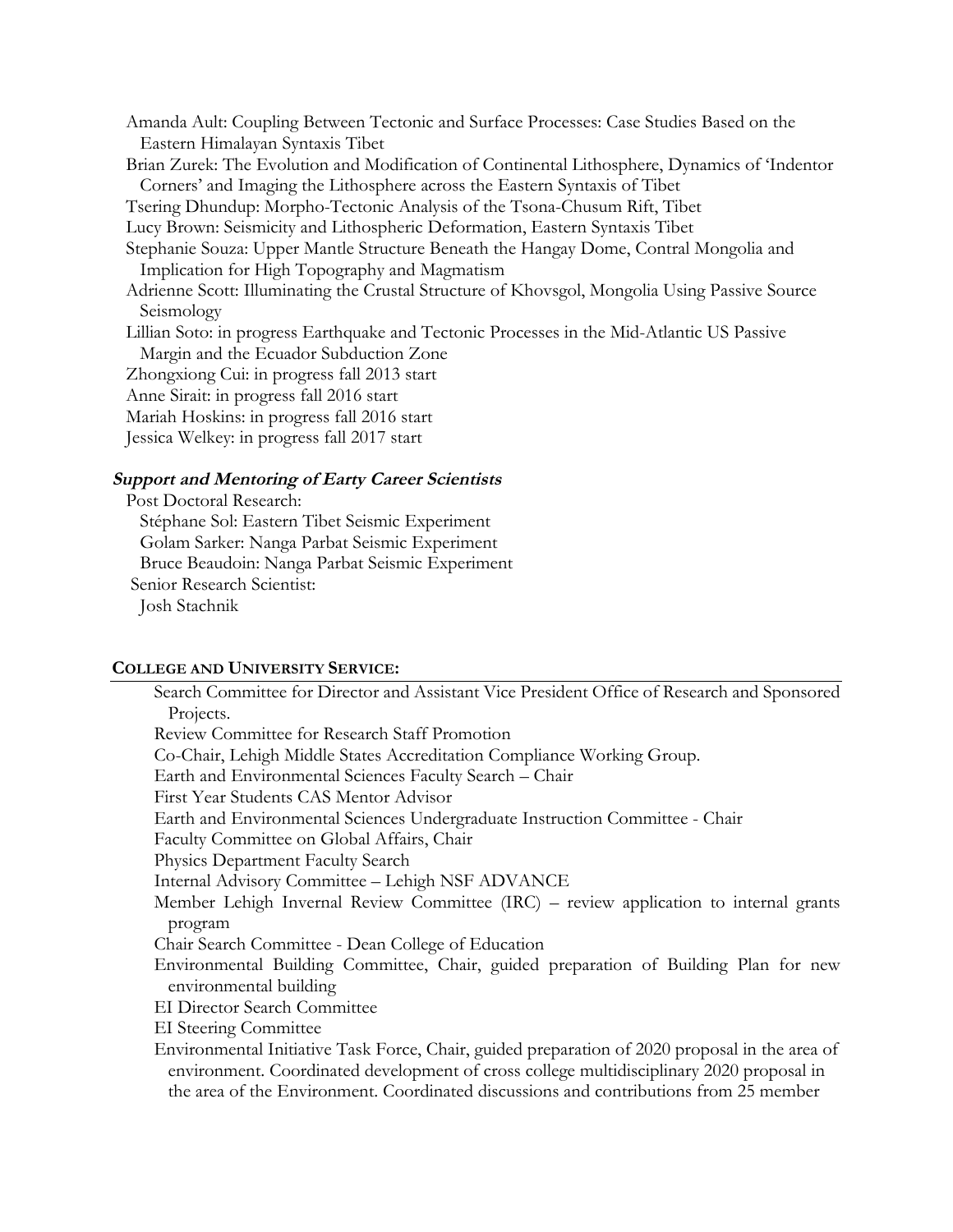faculty and staff task force. Produced 2020 proposal integrating education and research. Proposal includes recommendations for organizational and administrative structure, research foci, new degree and certificate programs. Worked of developing budget models with Deans of CAS and RCEAS.

Student Life Policy Review Committee: appointed by the President to prepare report to the Board of Trustees

Academic Standards for Environment and Ecology content and Environmental Education Committee

Research Advisory Group – Faculty Committee providing advice to VP Research

Director LEO: Multi-disciplinary experiential learning experiences, included summer internship program. First Director, Established organizational structure, hired and supervised two staff members, worked with development on fund raising (wrote 3 successful Foundation proposals for staff, facilities, and program support), met with Foundation Representatives for initial project review and assessment (pre-funding), site visits (during project), responsible for oversight, implementation, and final reporting on foundation supported projects), ran summer internship program  $(\sim 20-25)$  students per year).

University Computer Workstation review and high performance computing

Rhodes Scholar Committee

College of Education – Faculty Search, Technology Based Teacher Education

Prepared white paper on Supporting Cross College Curricular Initiatives with Todd Watkins and John Oaks, (white paper requested by Provost)

College of Arts and Sciences Tenure and Promotion Committee

Ad Hoc Integrated Learning Experiences Steering Committee

Hughes liaison to BASD, Clearview Elementary School

University Graduate Research Committee

Search Committee - Vice Provost for Information Resources

Commission on Diversity, Affirmative Action/Equal Opportunity Subcommission

Search Committee - Dean College of Engineering and Applied Science

University Faculty Development Committee

WISE (Women In Science and Engineering) Committee

C.H.O.I.C.E.S. participant (program for female middle school students interested in science)

Participant in STAR program (program for high-school students interested in science)

Participant Faculty focus group on academic advising

Participated in University undergraduate recruitment efforts

Review committee for Graduate Fellowships

Nominated by University and attended the American Association of Higher Education: Forum on Exemplary Teaching

AA/EO representative to College Tenure and Promotion Committee

# **COURSES TAUGHT:**

EES 3: Global Environmental Change

EES 21: Introduction to Earth Material & Processes

EES 27: Natural Hazards: Impacts and Consequences

EES 90 : Freshman Seminar: Searching for an Environmental Ethic

EES 90 : Freshman Seminar: Disasters, Natural and Human Induced, Implications and Consequences.